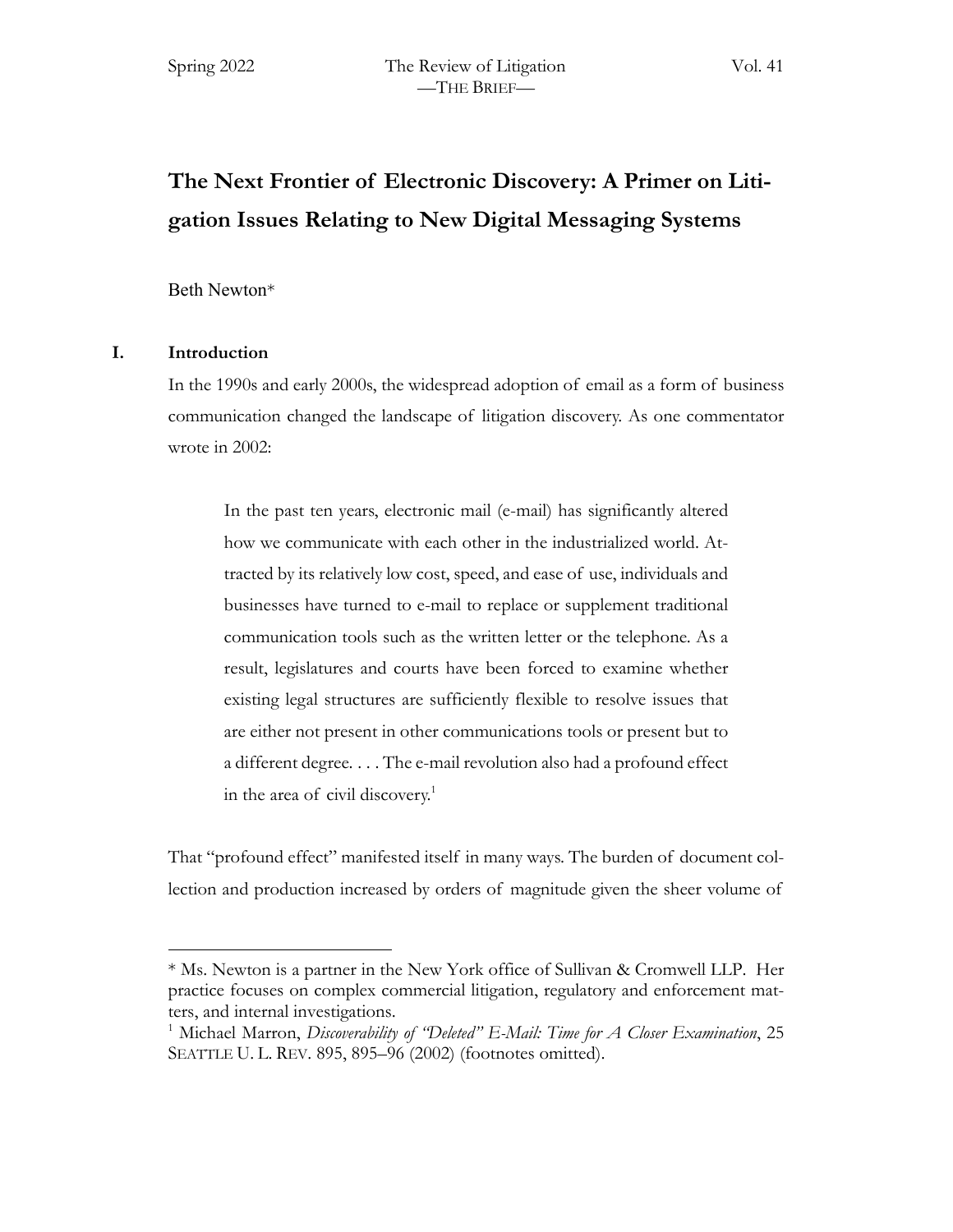email produced by litigants. In light of the new links between discovery and technology, parties began to retain specialized e-discovery vendors and negotiate e-discovery protocols in litigation. And litigants faced new issues regarding document preservation, privacy, and confidentiality.

Over the past several years, another shift in electronic communication has been underway as new digital messaging systems like Slack, Signal, and WhatsApp (among others) have become increasingly popular, including for business purposes. Communication on these systems (collectively, "New Digital Messaging Systems") typically takes the form of chats or text messages and is accompanied by customizable settings affecting privacy and message retention, such as auto-deletion, advanced encryption, and cross-platform integration capability. New Digital Messaging Systems now supplement—and in some instances compete with—email as modes of workplace communication.2 Further, especially given the rise in remote work as a result of the COVID-19 pandemic, employees increasingly use these systems to conduct business activities on personal rather than company-issued devices.<sup>3</sup>

New Digital Messaging Systems may offer significant benefits to corporate users, including enhanced privacy and data security and facilitation of collaborative, efficient communication among employees. As New Digital Messaging Systems have become

<sup>2</sup> Todd Bishop, *Salesforce's \$27.7B Slack deal combines two Amazon allies, creates big new rival for Microsoft*, GEEKWIRE (Dec. 1, 2020, 1:55 PM), https://www.geekwire.com /2020/salesforces-27-7b-slack-deal-combines-two-amazon-allies-creates-big-new-

rival-microsoft/ (reporting analyst commentary that the acquisition of messaging application Slack by cloud computing company Salesforce "promise[s] to create a formidable new competitor for Microsoft in enterprise technology").

<sup>3</sup> Deyan G., *43+ Stunning BYOD Stats and Facts to Know in 2022*, TECHJURY (Mar. 14, 2022), https://techjury.net/blog/byod-stats/ (reporting that "78.48% of organizations in the US had BYOD ["Bring-Your-Own-Device"] activities since 2018" and that "COVID-19 has catapulted BYOD into a regular work mode in most firms in  $2021$ ").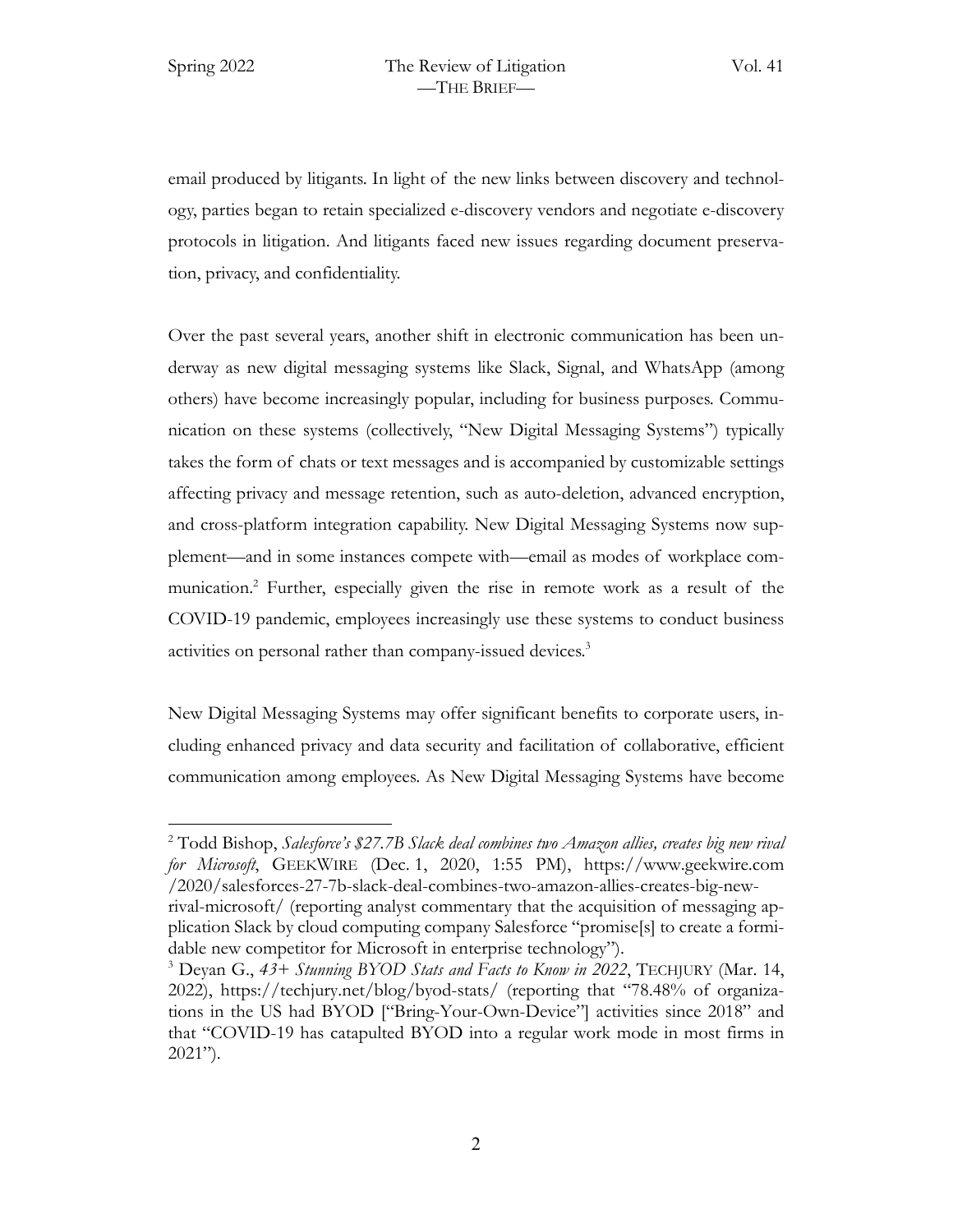more popular, they have also begun to pose issues of first impression in connection with electronic discovery. "[L]egislatures and courts" now again need to "examine whether existing legal structures"—which are based on the email paradigm—"are sufficiently flexible to resolve" those issues.<sup>4</sup>

This article explores four categories of questions that have arisen relating to companies' use of New Digital Messaging Systems:

- **Use**: How should companies decide whether to adopt New Digital Messaging Systems in addition to (or instead of) email, and how should they select particular systems? Section III below identifies potential considerations that may be useful in answering those questions.
- **Preservation**: To what extent do New Digital Messaging Systems pose issues concerning document retention and preservation? Section IV below discusses issues that have arisen regarding (i) "ephemeral" messaging systems, which feature auto-deletion of messages, and (ii) employees' use of personal devices to conduct business communications.
- **Collection and production**: How will use of New Digital Messaging Systems affect document collection and production? Section V below explores issues that may arise concerning collection sources, isolation of relevant communications, and related burden considerations.
- **Privilege and confidentiality**: Do New Digital Messaging Systems pose unique issues regarding assertions of attorney–client privilege or the protection of confidential

<sup>4</sup> *See* Marron, *supra* note 1, at 895.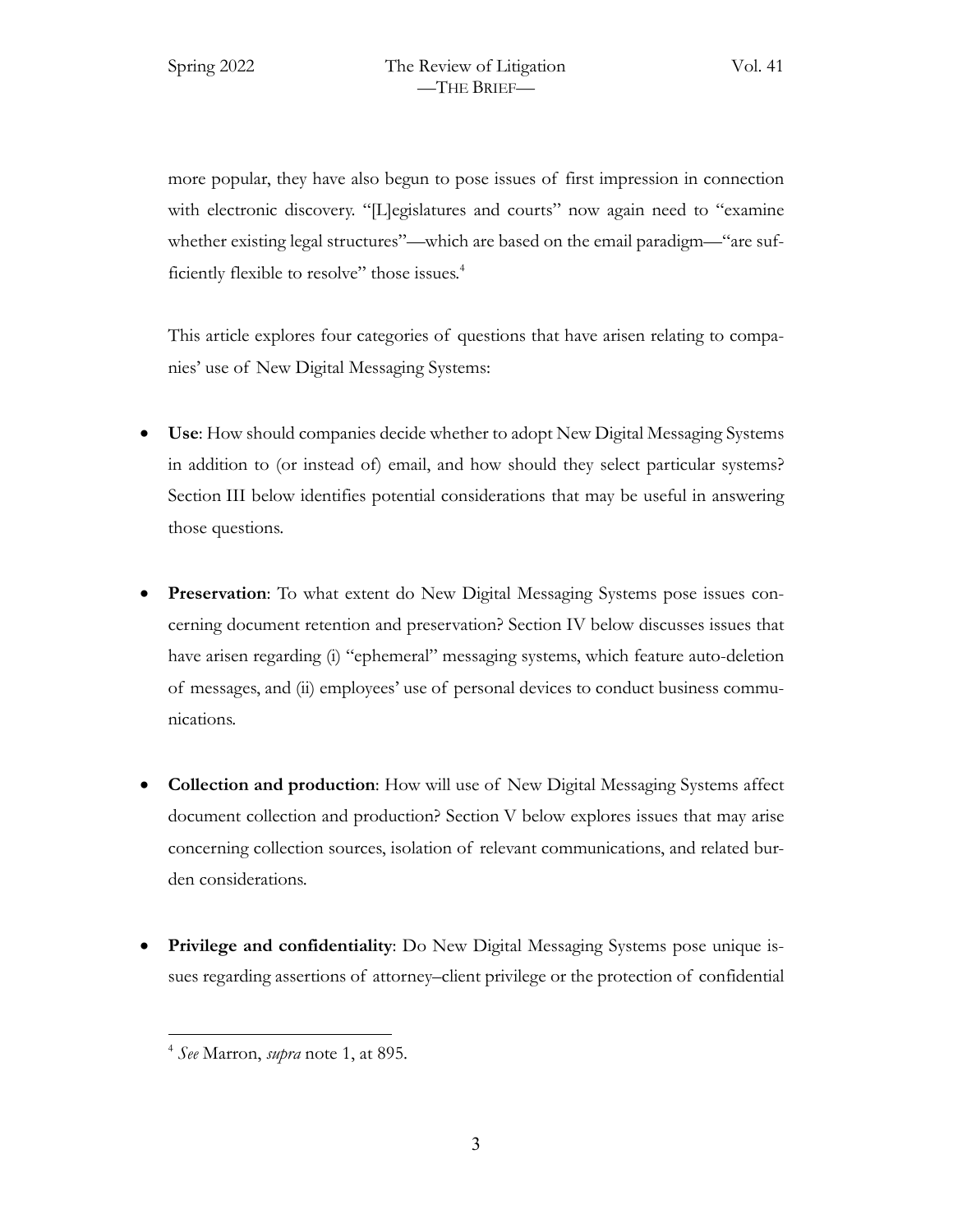information? Section VI below addresses issues that may arise in this regard with respect to chat-based messaging platforms.

It remains to be seen how significantly the e-discovery landscape will shift as a result of New Digital Messaging Systems, but meaningful change appears inevitable—and, indeed, is already underway. The areas of focus outlined below may be useful to companies as they navigate the impending changes.

### **II. Overview of New Digital Messaging Systems**

Dozens of New Digital Messaging Systems, if not more, have been created over the past several years, and this article does not attempt to explore each of them. Instead, we focus on a (likely non-exhaustive) subset of systems that are widely used and have features relevant to e-discovery issues of first impression. In particular, this article addresses the following New Digital Messaging Systems:

- **Signal**. Signal is a "privacy-focused messaging and voice talk app" accessible on mobile devices and desktop computers.<sup>5</sup> Signal markets its application as providing heightened privacy and security settings, including encryption of message content and optional auto-deletion of messages.<sup>6</sup> In addition, Signal "collects virtually no data on its users" beyond a phone number.<sup>7</sup>
- **Slack**. Slack is a messaging application "meant for teams and workplaces [that] can be used across multiple devices and platforms."8 Slack allows users to send messages

<sup>5</sup> Rachel Kraus, *What is Signal? The basics of the most secure messaging app.*, MASHABLE (July 16, 2021), https://mashable.com/article/what-is-signal-app.  $^6$  *Id.* 

 $^7$  *Id.* 

<sup>8</sup> Maggie Tillman, *What is Slack and how does it work? Plus plenty of Slack tips and tricks*, POCKET-LINT (Apr. 7, 2021), https://www.pocket-lint.com/apps/news/150925 what-is-slack-and-how-does-it-work-tips-tricks.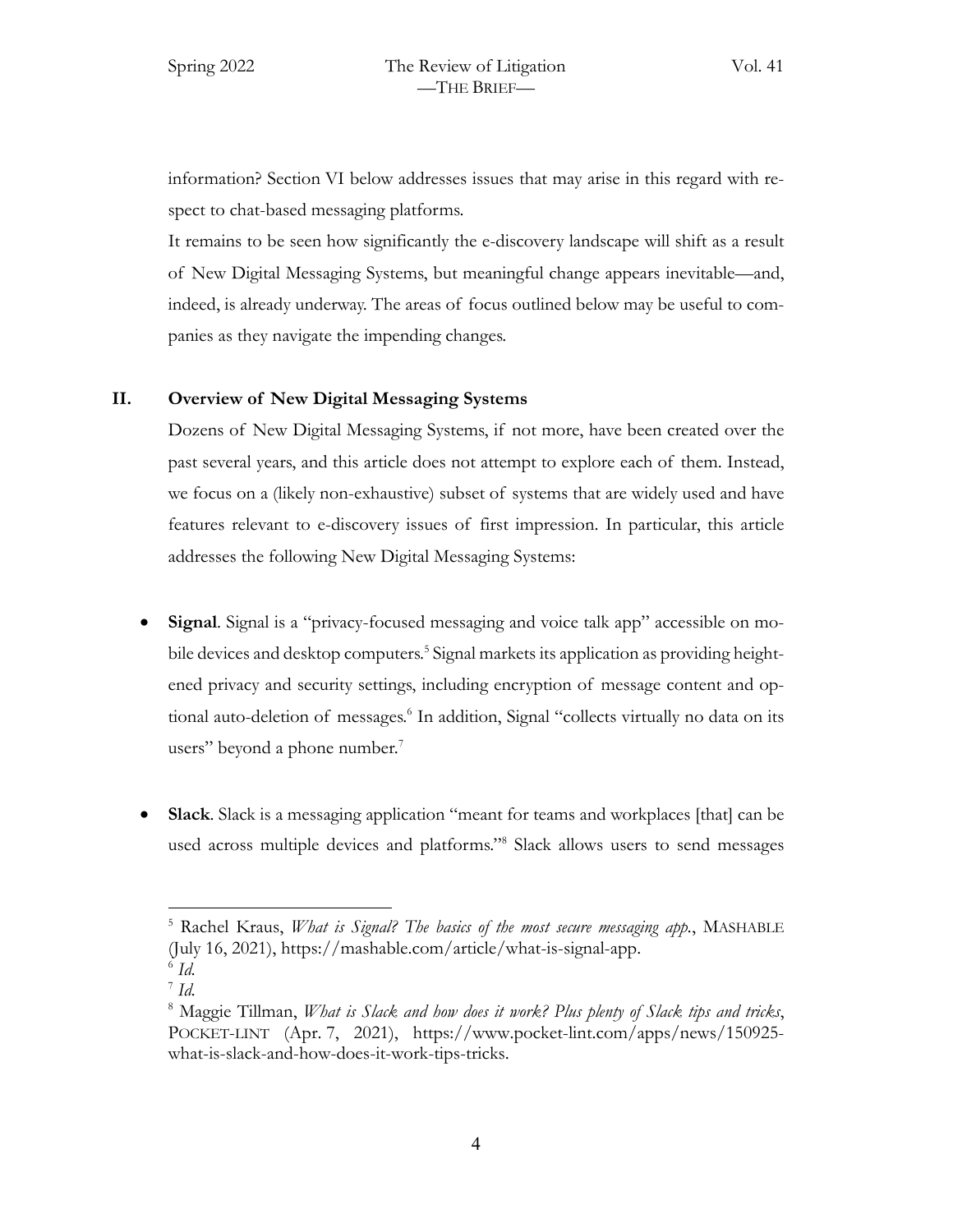through "channels" organized within broader "workspaces."9 In addition to instant messaging functionality, Slack provides "integrated file sharing, video and phone calls, and screen sharing directly through its platform, and the ability to invite others from outside your organization to collaborate."10 According to the company's statistics, more than ten million people use Slack daily, and the platform is employed by more than 600,000 organizations.<sup>11</sup> In 2021, Slack was acquired by cloud computing company Salesforce, resulting in the incorporation of Slack's messaging system into Salesforce's "suite of enterprise software."<sup>12</sup> Commentators opined that following the combination, Slack would become "a consolidated competitor on even footing" with Microsoft in the market for workplace communication systems.<sup>13</sup>

**Snapchat**. Snapchat is a "messaging app that lets users exchange pictures and videos (called snaps) that are meant to disappear after they're viewed."14 The default setting on Snapchat causes messages to be deleted automatically (i) once they have been viewed by all recipients or (ii) once the applicable expiration period has passed (thirty

 $\rm{^9}$  *Id.* 

<sup>10</sup> Sarah Wyland, *What is Slack and Why You Should Use It*, DROPLR (Feb. 6, 2020), https://droplr.com/how-to/productivity-tools/what-is-slack-and-why-you-shoulduse-it/.

<sup>&</sup>lt;sup>11</sup> Jacquelyn Bulao, 21 Impressive Slack Statistics You Must Know About in 2022, TECHJURY (Feb. 6, 2022), https://techjury.net/blog/slack-statistics/#gref.

<sup>12</sup> Richard Lawler, *Now Salesforce officially owns Slack*, THE VERGE (July 21, 2021, 6:30 PM), https://www.theverge.com/2021/7/21/22587666/slack-acquisitionsalesforce-closed-messaging-cloud. In connection with the acquisition, Sullivan & Cromwell LLP represented Goldman Sachs as financial adviser to Slack. *S&C Advises Goldman Sachs as Financial Adviser to Slack in \$27.7 Billion Acquisition by Salesforce*, SULLI-VAN & CROMWELL LLP (Dec. 22, 2020), https://www.sullcrom.com/client-highlightsandc-advises-goldman-sachs-as-financial-adviser-to-slack-277-billion-acquisition-bysalesforce.

<sup>13</sup> Lawler, *supra* note 12.

<sup>14</sup> Christine Elgersma, *Everything you need to know about Snapchat*, PHYS.ORG (June 18, 2018), https://phys.org/news/2018-06-snapchat.html.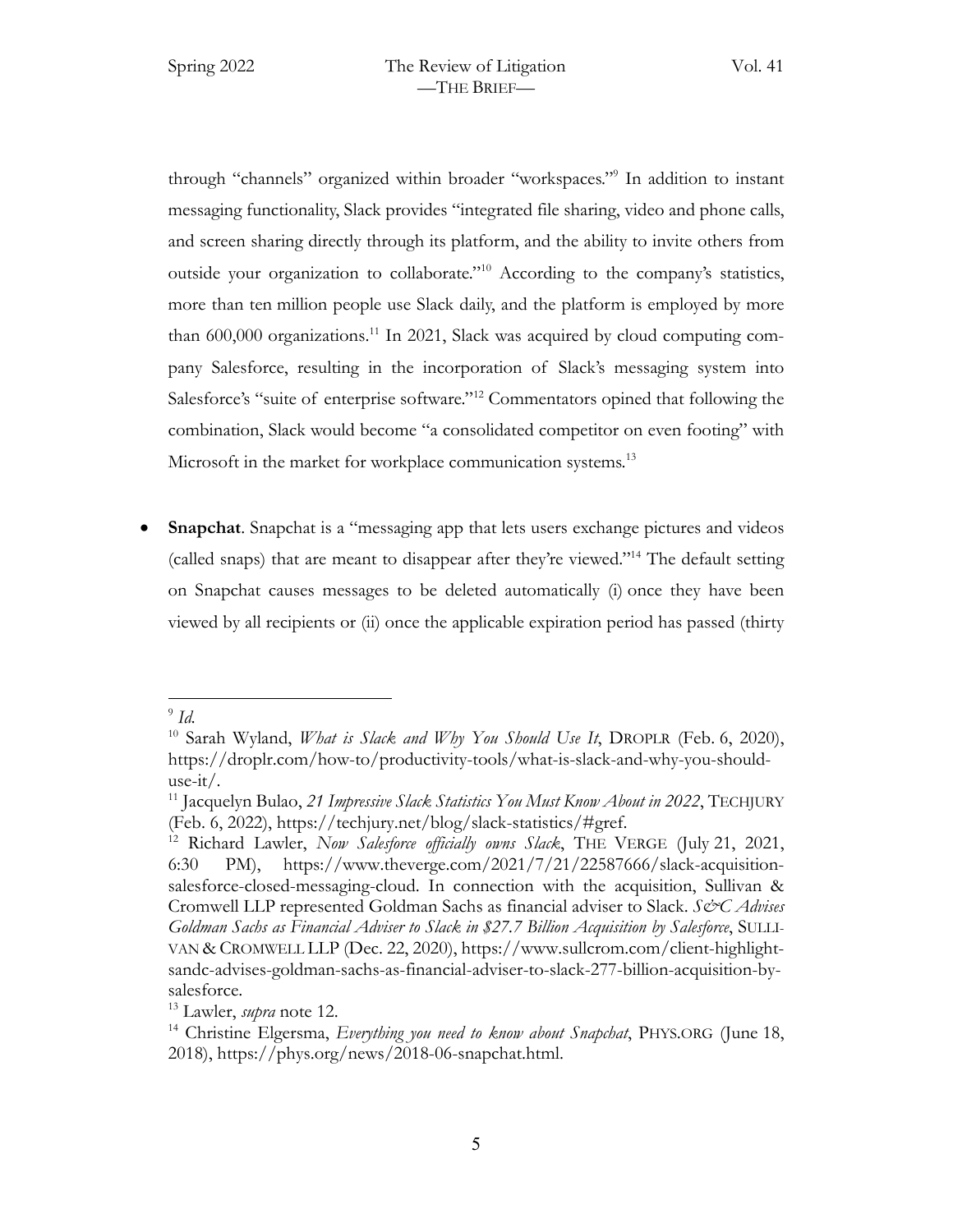days for most messages and twenty-four hours for messages sent to "Group Chats").<sup>15</sup> Snapchat currently estimates that it has more than 293 million daily active users worldwide.<sup>16</sup>

- **Vaporstream**. Vaporstream is "an enterprise communication platform that enables private business conversations."17 The company states that its "advanced content controls protect [users'] information from being uploaded to the cloud, stored on devices, saved on servers or shared with unintended recipients."<sup>18</sup> Vaporstream features automatic message deletion but also offers a "Governance Module" that allows enterprises to "archive messages, in a secure on premise store . . . while leaving nothing on the [employees'] devices."19
- **WhatsApp**. WhatsApp is a messaging service that can be used for text messaging; voice and video calls; voice messaging; and document, photo, and video sharing. The platform also provides secure messaging using end-to-end encryption.<sup>20</sup> Ranked as the

<sup>15</sup> *When does Snapchat delete Snaps and Chats?*, SNAPCHAT, https://support. snapchat.com/en-US/article/when-are-snaps-chats-deleted (last visited Mar. 4, 2022). <sup>16</sup> Brian Dean, *Snapchat Demographic Stats: How Many People Use Snapchat in 2022?*, BACK-LINKO (Jan. 5, 2022), https://backlinko.com/snapchat-users.

<sup>17</sup> *How It Works*, VAPORSTREAM, https://www.vaporstream.com/how-it-works/ (last visited Mar. 4, 2022).

<sup>18</sup> *Privacy and Security First*, VAPORSTREAM, https://www.vaporstream.com/security/ (last visited Mar. 4, 2022).

<sup>19</sup> Mike Koclanes, *Ephemeral Messaging Protects Privacy in a BYOD Environment*, VA-PORSTREAM (Nov. 4, 2015), https://www.vaporstream.com/blog/ephemeralmessaging-protects-privacy-in-a-byod-environment/.

<sup>20</sup> Grace Eliza Goodwin, *What is WhatsApp? A guide to navigating the free internet-based communication platform*, BUSINESS INSIDER (Nov. 3, 2020, 8:06 AM), https:// www.businessinsider.com/what-is-whatsapp-guide?op=1.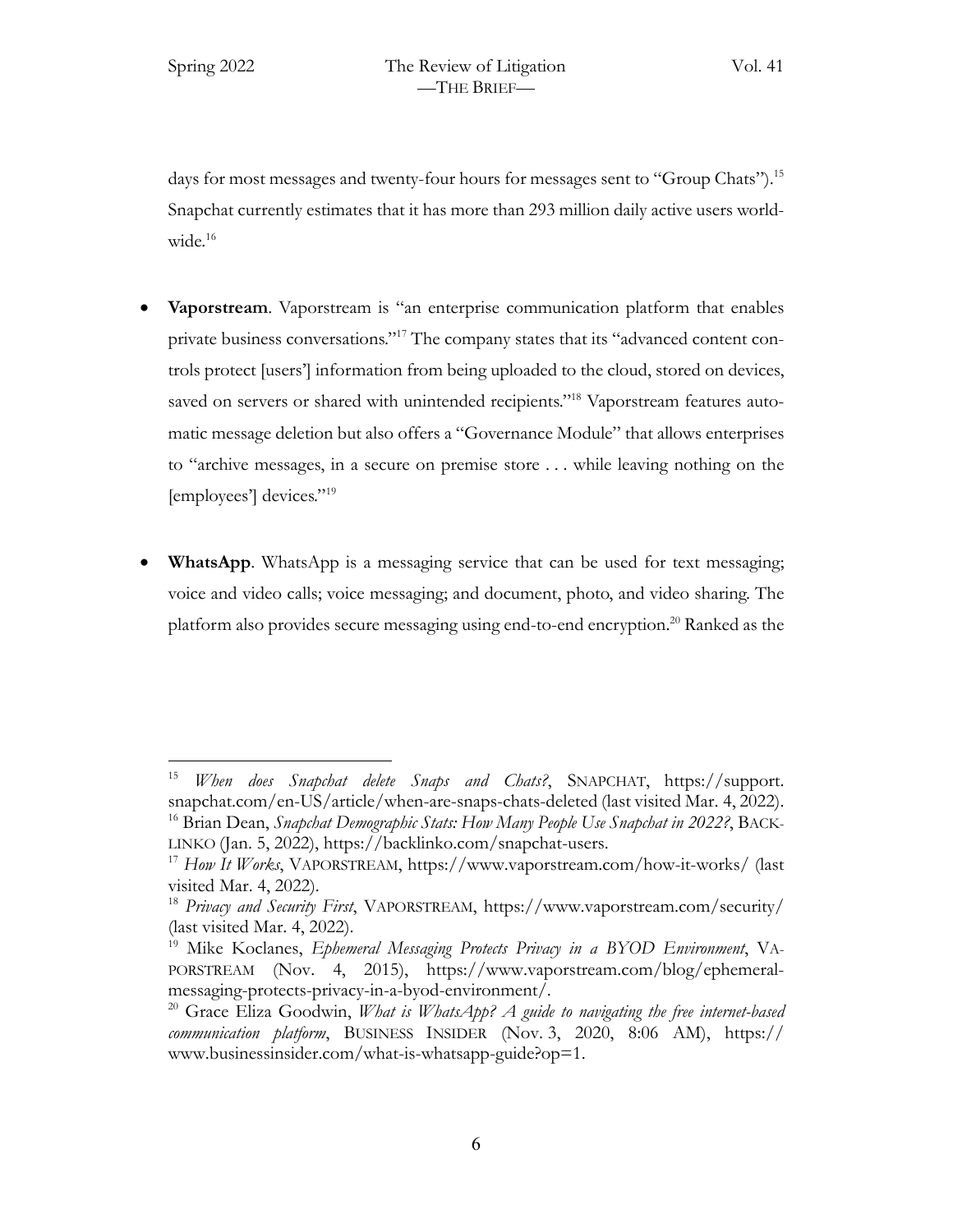most used mobile messaging application in the world, WhatsApp currently has more than two billion active users worldwide.<sup>21</sup>

• **Wickr**. Wickr is a messaging application that offers "secure, end-to-end encrypted, communication technology" with "advanced security features."22 The platform's services include "messaging, voice and video calling, file sharing, and collaboration."23 Wickr is used by both private companies and government agencies and has marketed its services as compliant with the security criteria prescribed by the National Security Agency.24 In June 2021, Wickr was acquired by Amazon Web Services (Amazon's cloud services platform).<sup>25</sup>

### **III. Use**

A company's digital communication framework starts with the considered selection of business communication systems and the creation of policies and procedures to govern employees' use of those systems. This decision-making process was relatively simple when email was the principal form of workplace electronic communication. In light of the proliferation of new technologies over the past several years—many of which have customizable privacy, security, and preservation settings—the calculus facing companies has become more complex. Although this calculus will be unique to each organization, some broadly applicable considerations that should inform the decision-making process include the following:

<sup>21</sup> Brian Dean, *WhatsApp 2022 User Statistics: How Many People Use WhatsApp?*, BACK-LINKO (Jan. 5, 2022), https://backlinko.com/whatsapp-users.

<sup>&</sup>lt;sup>22</sup> Steve Schmidt, *AWS welcomes Wickr to the team*, AWS SECURITY BLOG (June 25, 2021), https://aws.amazon.com/blogs/security/aws-welcomes-wickr-to-the-team/.  $^{23}$   $\overline{Id}$ .

<sup>&</sup>lt;sup>24</sup> Annie Palmer, *Amazon acquires secure chat app used by government agencies*, CNBC (June 25, 2021, 11:47 AM), https://www.cnbc.com/2021/06/25/amazon-acquires-wickrsecure-messaging-app-used-by-government-agencies.html. <sup>25</sup> *Id.*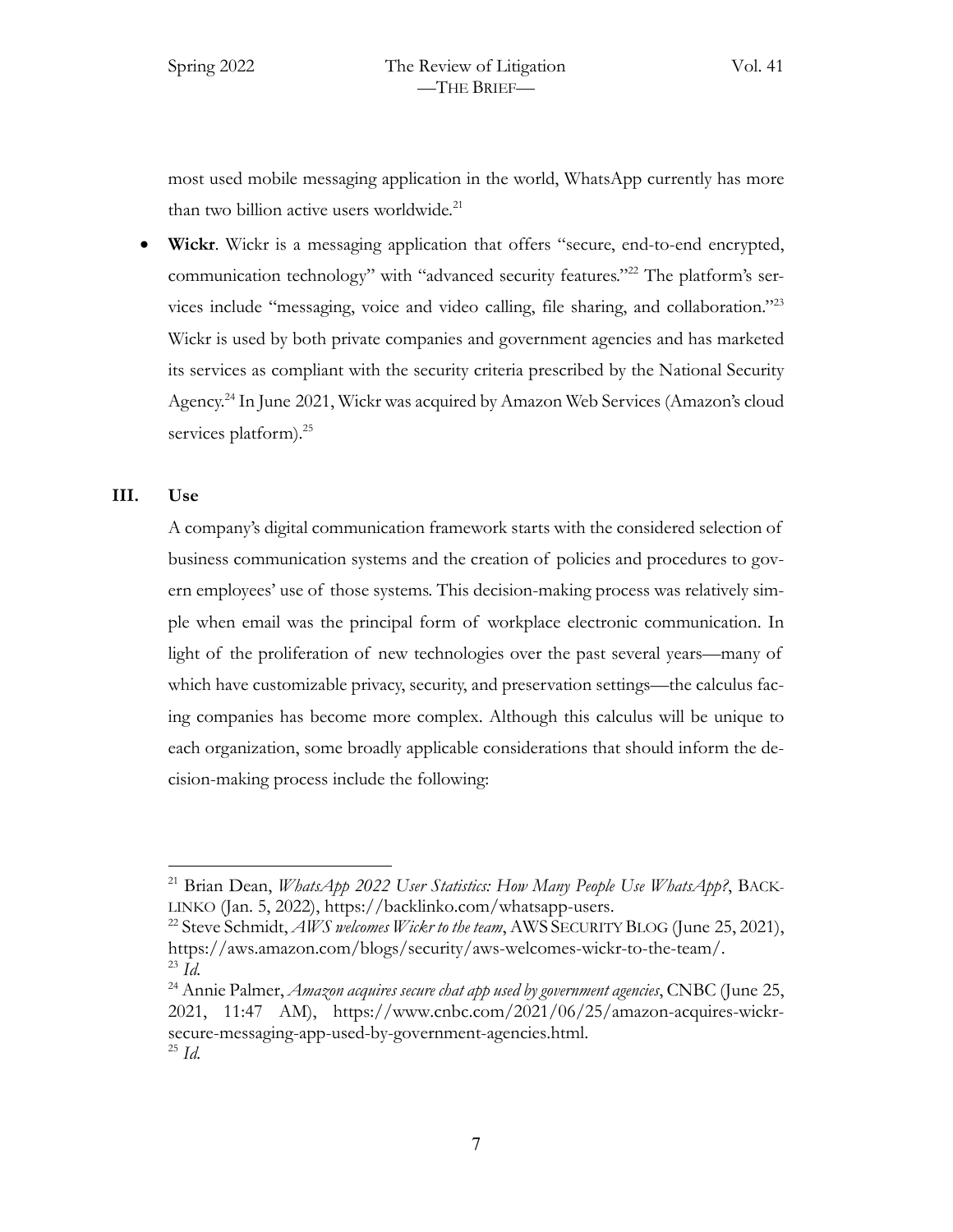- **The company's business needs**. For example, in what circumstances does the company seek to optimize collaborative communication across teams or departments? Are there other contexts in which privacy is the chief concern? Do some or all communications contain proprietary data or other particularly sensitive information? In what circumstances and how often do employees need to interact with third parties? Which platforms do critical third parties employ for digital communication purposes?
- **Compliance and regulatory considerations**. Can the systems a company seeks to use be effectively monitored to detect any unauthorized communications within those systems? Are the systems a company is considering compatible with its documentretention obligations, including both regular-course obligations and any obligations arising in connection with legal proceedings? Does the company train its employees regarding the appropriate use of electronic communication systems in order to minimize excessive or overly informal messaging among employees? $2^{26}$
- **Technology considerations**. Are a company's systems compatible with its information technology infrastructure, such as company-issued mobile and desktop devices, storage solutions, and document management systems?

Given the rapidly changing frontier of digital communication, companies may need to revisit these and other pertinent questions periodically in order to keep their systems, policies, and processes up to date.

<sup>26</sup> *See*, *e.g.*, Oracle Am., Inc. v. United States, 144 Fed. Cl. 88, 107 n.10 (2019), *aff'd*, 975 F.3d 1279 (Fed. Cir. 2020) (describing review of digital chats as "a cautionary tale about ill-considered use of instant messaging").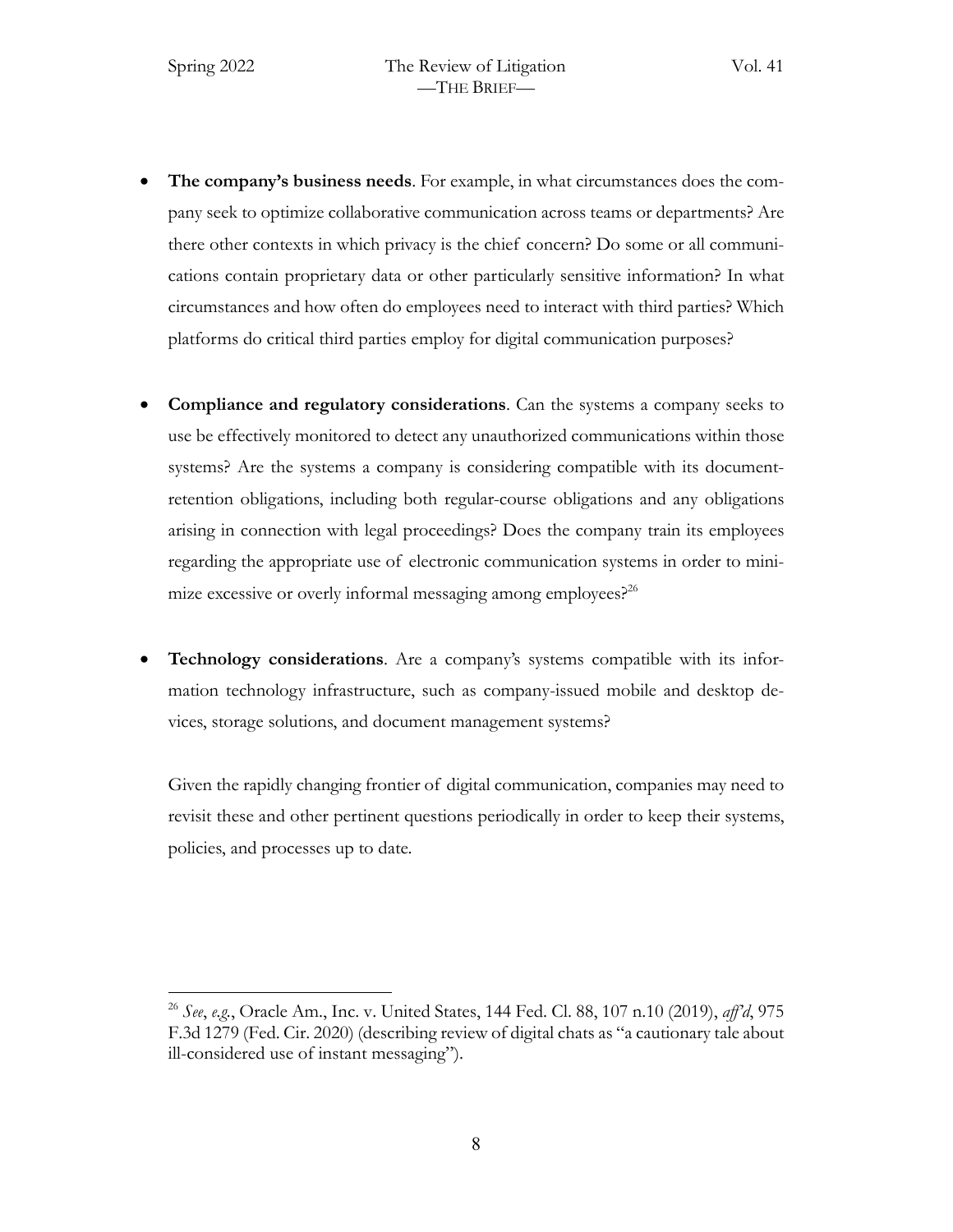### **IV. Preservation**

Adoption of New Digital Messaging Systems also raises issues concerning document retention and preservation. In particular, courts, commentators, and regulators have begun to consider whether ephemeral messaging systems like Signal, Wickr, Vaporstream, and Snapchat are compatible with users' document-retention obligations. Although guidelines regarding the use of ephemeral messaging are beginning to come into focus, there remains substantial uncertainty on this issue. Ongoing monitoring of case law and regulatory guidance is advisable as the landscape continues to develop.

Another issue garnering increased attention—especially from federal regulators—is employees' use of personal devices and unapproved messaging channels to conduct business communications. As an ongoing regulatory probe of the financial services industry has shown, government agencies are increasingly focused on whether such use has compromised regulated entities' compliance with document-preservation obligations. Employers face a significant challenge in their efforts to monitor employees' use of personal devices and ensure that business communications sent or received from such devices are retained and available for collection as needed.

Each of these issues is addressed below.

# **A. Ephemeral Messaging**

# **1. Applicable Legal Standards**

Obligations to retain electronic communications can arise from various sources, either in the regular course of business or in connection with pending or anticipated legal proceedings. For example, Securities and Exchange Commission (SEC) regulations require certain broker-dealers to retain (among other things) all communications "relating to [their] business as such" for three years.<sup>27</sup> That obligation applies to covered

<sup>&</sup>lt;sup>27</sup> 17 C.F.R.  $\sqrt{240.17a-4(b)(4)}$ .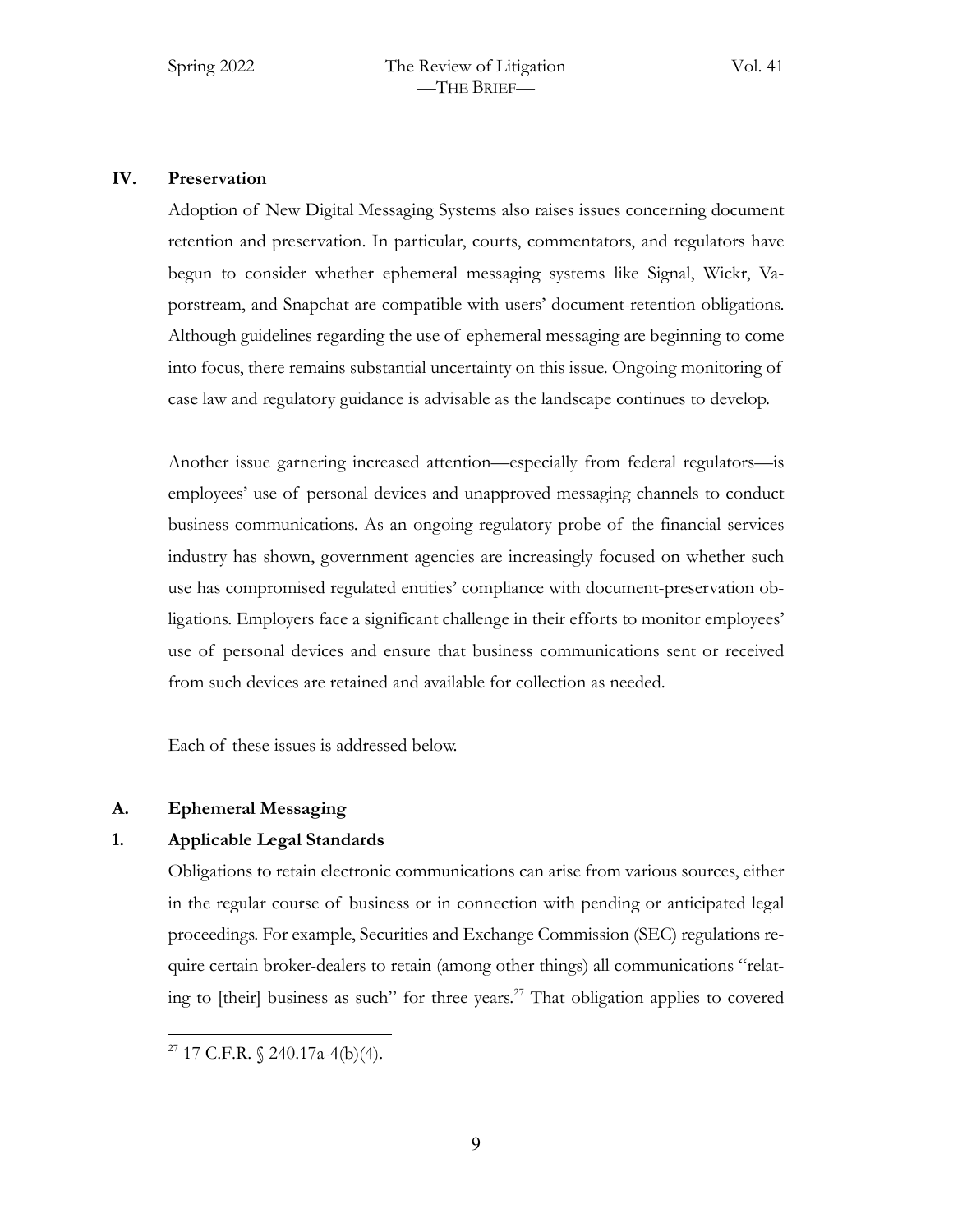entities regardless of the subject matter of a particular communication or the presence or absence of anticipated litigation.

In the context of litigation, "[t]he obligation to preserve evidence arises when the party has notice that the evidence is relevant to litigation or when a party should have known that the evidence may be relevant to future litigation."28 This duty has been held to attach "at the time that litigation [i]s reasonably anticipated," and it obligates the party not to "destroy unique, relevant evidence that might be useful to an adversary."29 As one court has explained:

While a litigant is under no duty to keep or retain every document in its possession . . . it is under a duty to preserve what it knows, or reasonably should know, is relevant in the action, is reasonably calculated to lead to the discovery of admissible evidence, is reasonably likely to be requested during discovery and/or is the subject of a pending discovery request.<sup>30</sup>

Failure to comply with those parameters may result in the imposition of sanctions. In federal court, "[i]f electronically stored information that should have been preserved in the anticipation or conduct of litigation is lost because a party failed to take reasonable steps to preserve it, and it cannot be restored or replaced through additional dis-

<sup>&</sup>lt;sup>28</sup> Zubulake v. UBS Warburg LLC, 220 F.R.D. 212, 216 (S.D.N.Y. 2003) (quoting Fujitsu Ltd. v. Federal Express Corp., 247 F.3d 423, 436 (2d Cir. 2001)). <sup>29</sup> *Id.* at 217.

<sup>30</sup> *Id.* (quoting Turner v. Hudson Transit Lines, Inc*.*, 142 F.R.D. 68, 72 (S.D.N.Y. 1991)).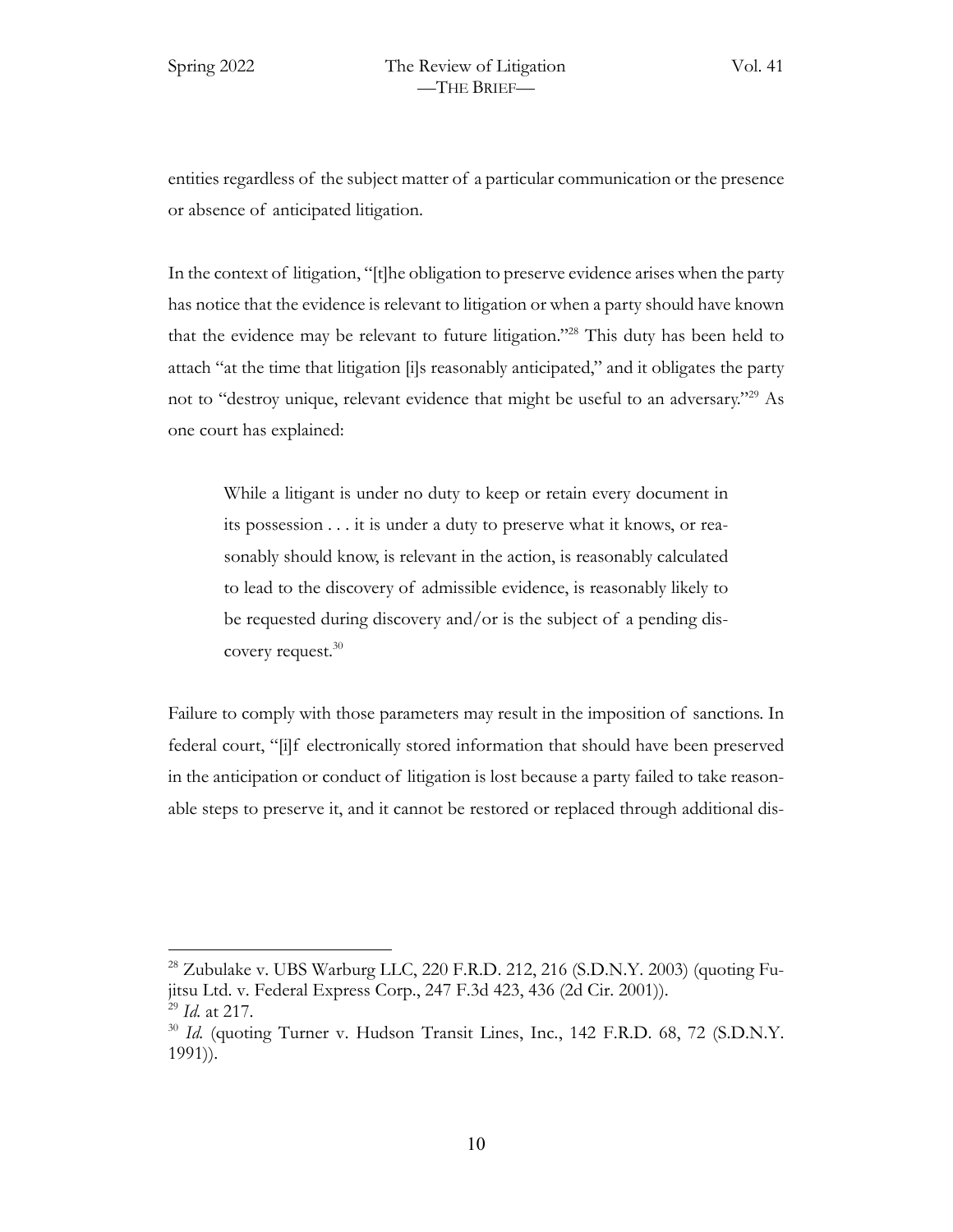Spring 2022 The Review of Litigation Vol. 41 —THE BRIEF—

covery, the court" may impose sanctions to redress any resulting prejudice to the opposing party.31 In cases of intentional destruction, such sanctions may be as severe as an adverse inference instruction or entry of a default judgment.<sup>32</sup>

# **2. Preservation in the Litigation Context**

# **a. Pre-Ephemeral Messaging Case Law**

Before the advent of ephemeral messaging, courts rarely needed to apply these preservation standards to self-deleting digital information. In the infrequent instances in which the issue arose, courts tended to hold that such data need not be preserved unless it had a "semi-permanent existence" and was the subject of a pending discovery request. For example, in *Healthcare Advocates, Inc. v. Harding, Earley, Follmer & Frailey*,<sup>33</sup> the court rejected a request for spoliation-based sanctions resulting from a party's failure to preserve temporary cache files that were automatically deleted in the regular course of business. Similarly, in *Convolve, Inc. v. Compaq Computer Corp.*, <sup>34</sup> the court held that failure to preserve digital "wave form" data—images representing audible or electronic signals—did not constitute sanctionable spoliation because the data was "ephemeral" and "exist[ed] only until [a] tuning engineer makes the next adjustment."35 The court explained that "[n]o business purpose ever dictated that [the data] be retained, even briefly"; that preservation "would have required heroic efforts far beyond those consistent with [the party's] regular course of business"; and that the party was not subject to a preservation order regarding the data.<sup>36</sup>

<sup>31</sup> FED. R. CIV. P. 37(e).

<sup>32</sup> *Id.*

<sup>33</sup> Healthcare Advocates, Inc. v. Harding, Earley, Follmer & Frailey, 497 F. Supp. 2d 627 (E.D. Pa. 2007).

 $34$  Convolve, Inc. v. Compaq Computer Corp., 223 F.R.D. 162 (S.D.N.Y. 2004).

<sup>35</sup> *Id.* at 177.

<sup>36</sup> *Id.* at 176–77.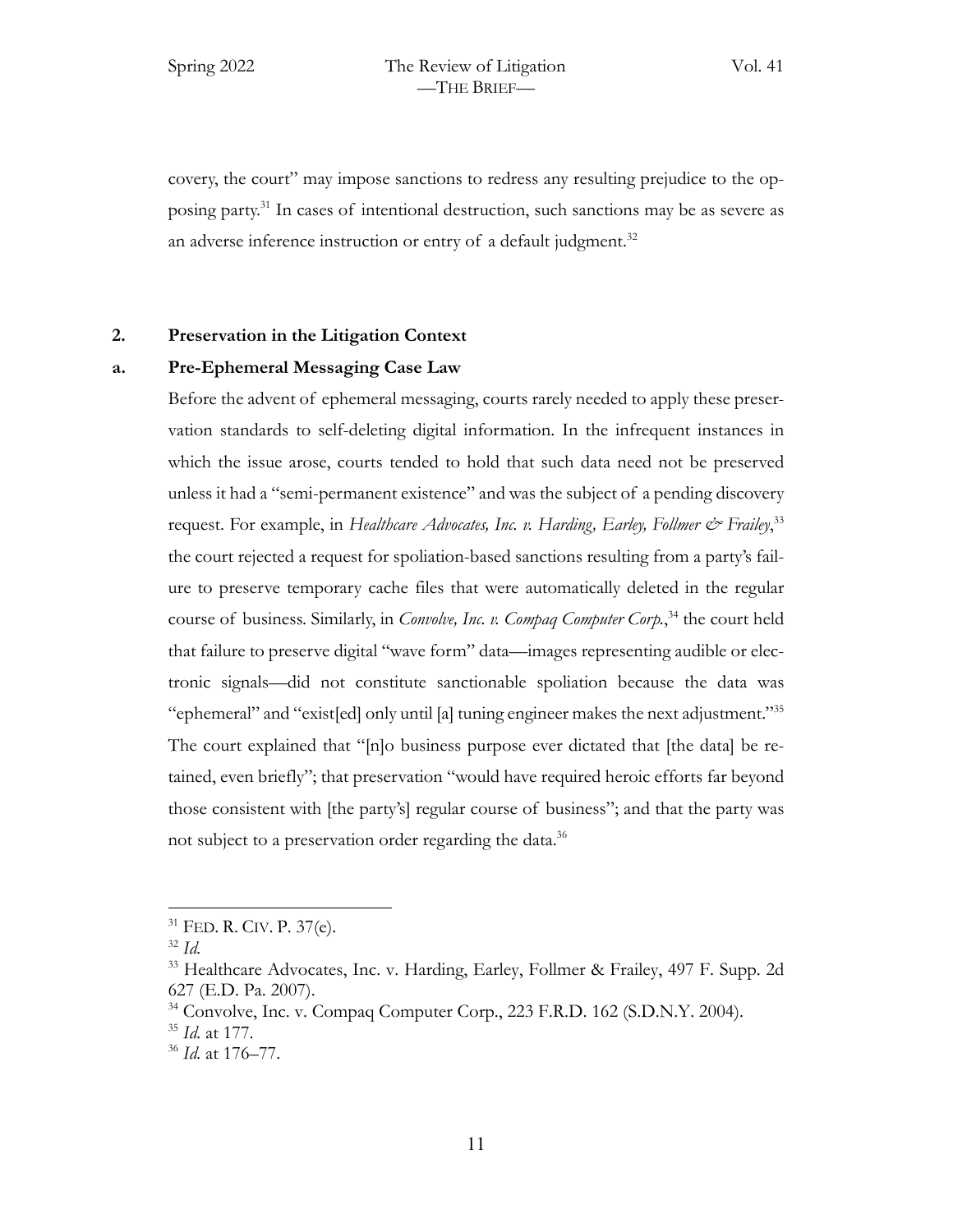By contrast, in *Arista Records v. Usenet.com, Inc.*, <sup>37</sup> the court sanctioned defendant Usenet for bad-faith destruction of digital data consisting largely of records of user activity on a network of computer servers operated by Usenet. That data, although transitory, typically remained on Usenet's system for a period of approximately ninety days.<sup>38</sup> The court found that after receiving discovery requests seeking the data, defendants "took affirmative steps" to reduce the standard retention period, leading to permanent deletion of the data and precluding plaintiffs from accessing it.<sup>39</sup>

Under this line of authority, although courts hesitated to penalize destruction of ephemeral data absent a pending discovery request and evidence of bad faith, they also made clear that regular-course automatic deletion of potentially relevant electronic communications could violate a preservation obligation in some contexts. As the *Convolve* court held:

[I]n the world of electronic data, the preservation obligation is not limited simply to avoiding affirmative acts of destruction. Since computer systems generally have automatic deletion features that periodically purge electronic documents such as e-mail, it is necessary for a party facing litigation to take active steps to halt that process. $40$ 

The court explained that, unlike the ephemeral wave form data that need not be preserved, "e-mails . . . normally have some semi-permanent existence. They are transmitted to others, stored in files, and are recoverable as active data until deleted, either deliberately or as a consequence of automatic purging."<sup>41</sup>

 $37$  Arista Records L.L.C. v. Usenet.com, Inc., 608 F. Supp. 2d 409 (S.D.N.Y. 2009).

<sup>38</sup> *Id*. at 433.

<sup>39</sup> *Id.* at 436, 439.

<sup>40</sup> *Convolve*, 223 F.R.D. at 175–76.

<sup>41</sup> *Id.* at 177.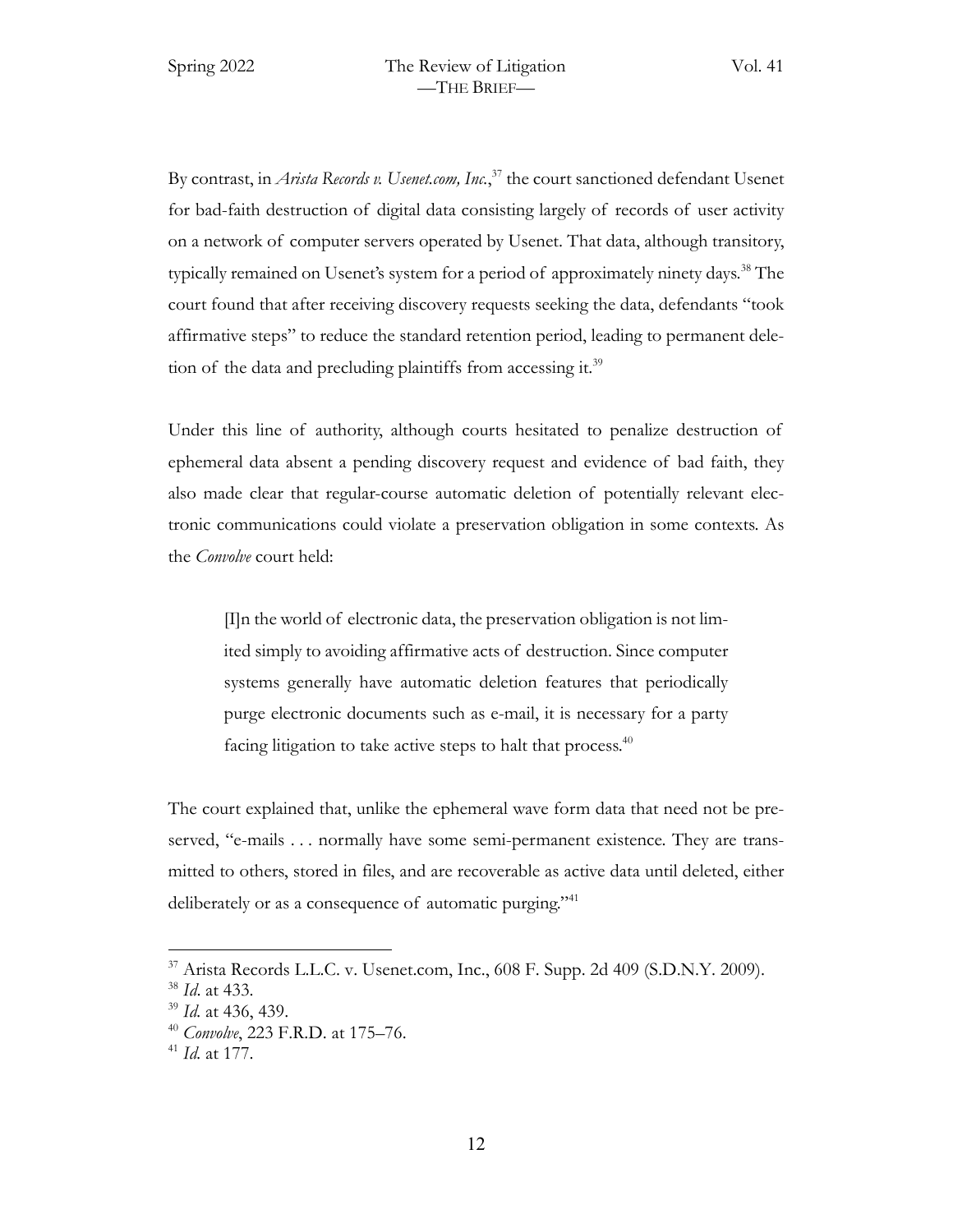Similarly, the Advisory Committee note accompanying the 2006 amendment to Federal Rule of Civil Procedure 37(f) states that:

[A] party is not permitted to exploit the routine operation of an information system to thwart discovery obligations by allowing that operation to continue in order to destroy specific stored information that it is required to preserve. When a party is under a duty to preserve information because of pending or reasonably anticipated litigation, intervention in the routine operation of an information system is one aspect of what is often called a "litigation hold."<sup>42</sup>

### **b. Case Law Regarding Ephemeral Messaging Systems**

The authority described above appears to permit regular-course destruction of "transitory" data while also requiring intervention in automatic deletion processes in some circumstances. Those rules do not map cleanly onto ephemeral messaging systems like Signal, Snapchat, Vaporstream, and Wickr, which are specifically designed to destroy communications within seconds, hours, or days of their transmission. As courts have begun to consider preservation questions concerning these systems, they nonetheless appear to have continued applying existing rules rather than developing a new framework. Although this authority remains limited, several noteworthy trends have emerged to date.

**Spoliation based on transition to auto-deletion while under a preservation obligation**. Recent decisions reflect that a party may engage in unlawful spoliation if it transitions to using ephemeral messaging to conduct relevant business communications after a preservation obligation arises. Such a finding is more likely if the court

 $42$  FED. R. CIV. P. 37 advisory committee's note to 2006 amendment.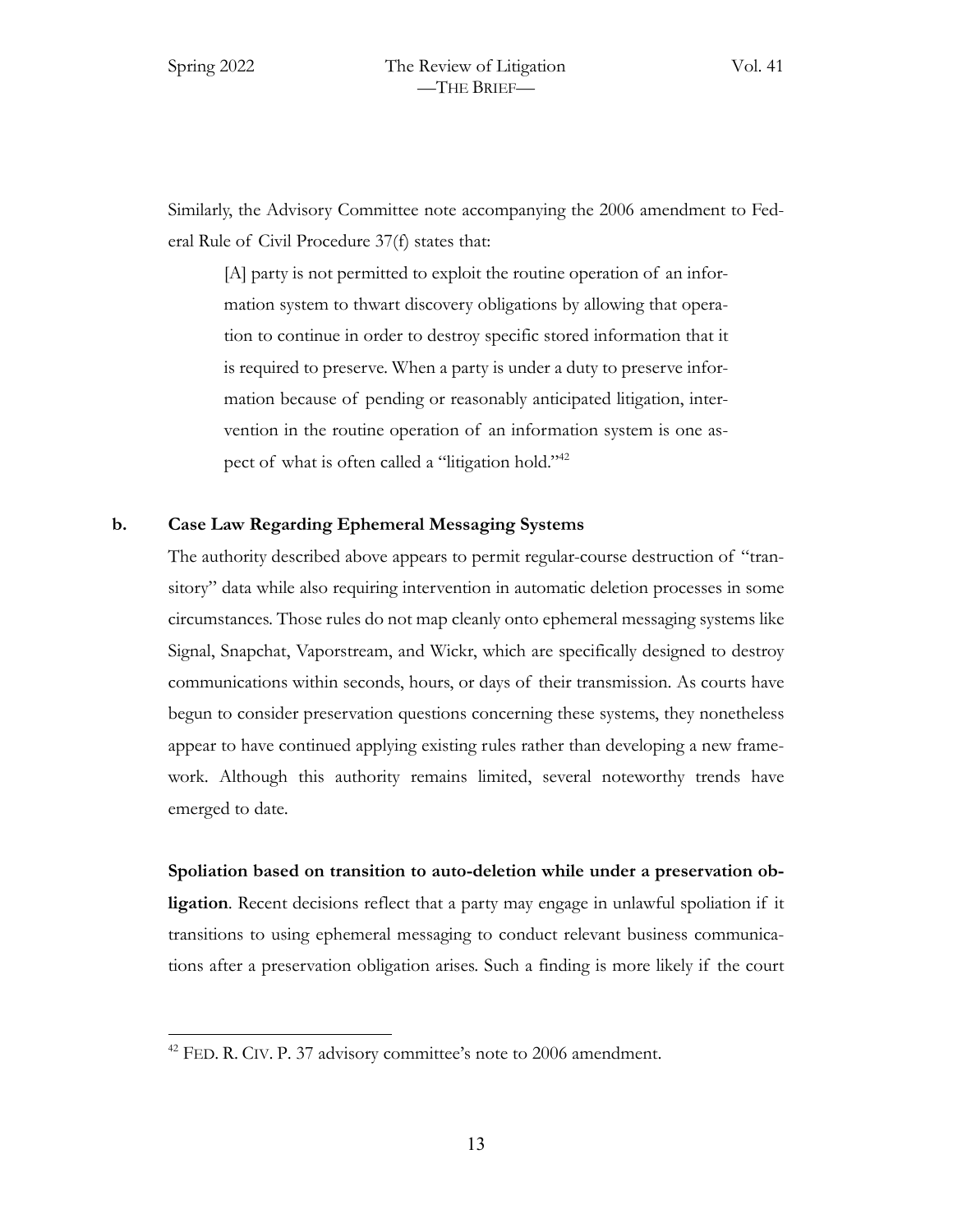determines that the party acted in bad faith. For example, in *FTC v. Noland*, <sup>43</sup> the court held that the defendants engaged in intentional spoliation of evidence when, after learning of an FTC investigation into their business, they abruptly ceased using their existing electronic communication platform and began using Signal and ProtonMail accounts to send encrypted, auto-deleting communications regarding business matters.44 After the FTC obtained an order requiring the defendants to produce relevant electronic communications, the defendants deleted the Signal application from their mobile devices "in coordinated fashion" and failed to disclose the Signal and ProtonMail accounts in response to "direct [deposition] questioning about the existence of any encrypted communications platforms."45 In light of those "deeply troubling" "systematic efforts to conceal and destroy evidence," the court granted the FTC's request for an adverse inference "that the spoliated evidence [was] unfavorable to the Individual Defendants."46

In *Herzig v. Arkansas Foundation for Medical Care, Inc.*, <sup>47</sup> the court similarly held that the plaintiffs engaged in "intentional . . . bad faith" spoliation when, following the commencement of litigation and service of discovery requests, they "switched to using a communication application [Signal] designed to disguise and destroy communications."48 Based on the plaintiffs' "familiarity with information technology, their reluctance to produce responsive communications, the initial misleading response from [one plaintiff] that he had no responsive communications, their knowledge that they

<sup>43</sup> FTC v. Noland, No. CV-20-00047-PHX-DWL, 2021 WL 3857413 (D. Ariz. Aug. 30, 2021), *appeal denied*, 2021 WL 5138280 (D. Ariz. Nov. 4, 2021).

<sup>44</sup> *Id.* at \*1. <sup>45</sup> *Id.*

<sup>46</sup> *Id.* at \*1, \*14.

 $^{47}$  Herzig v. Ark. Found. for Med. Care, Inc., No. 2:18-CV-02101, 2019 WL 2870106 (W.D. Ark. July 3, 2019).

<sup>48</sup> *Id.* at \*4–5.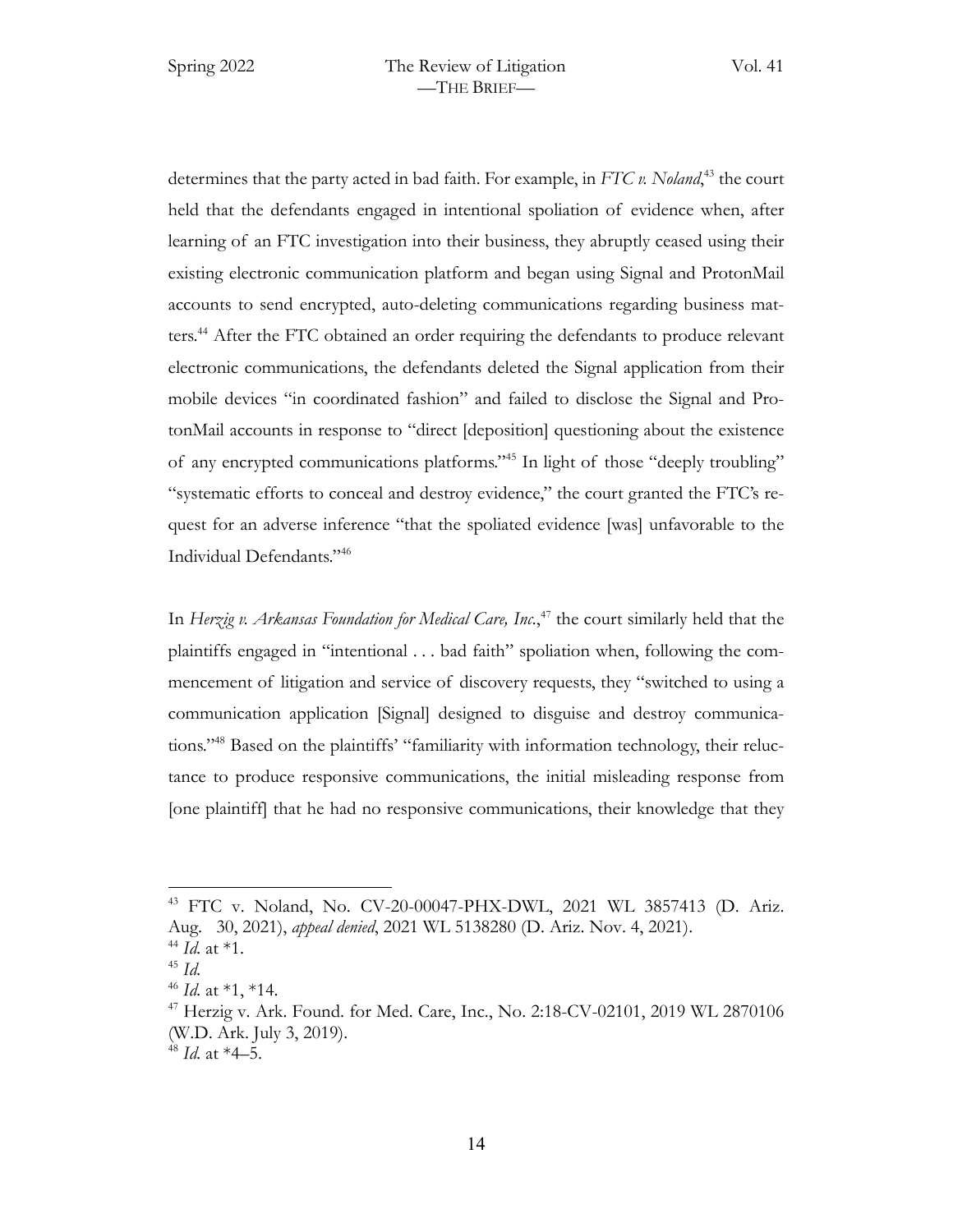must retain and produce discoverable evidence, and the necessity of manually configuring Signal to delete text communications," the court inferred that the content of the deleted messages was likely responsive and concluded that the destruction of those communications "was intentional and done in bad faith."<sup>49</sup> The court deemed sanctions warranted but declined to impose any in light of the dismissal of the plaintiffs' claims on other grounds. $50$ 

**Spoliation based on failure to disable auto-deletion during litigation**. In *WeRide*  Corp. v. Huang,<sup>51</sup> the court found bad-faith spoliation based in part on the defendant's failure to change preexisting auto-delete settings once a preservation obligation arose. Following issuance of a preliminary injunction forbidding the parties from destroying information relevant to the action, defendant AllRide "left in place the autodelete setting on its email server, began using [messaging system] DingTalk's ephemeral messaging feature, and maintained a policy of deleting the email accounts and wiping the computers of former employees."52 The court held that "AllRide's conduct demonstrate[d] both willfulness and bad faith" because AllRide was in possession of court filings "indicat [ing] the relevance of" the deleted data before the destruction occurred.<sup>53</sup> To remedy the discovery violation, the court imposed the severe sanction of a default judgment against the defendants and ordered them to pay the plaintiff 's reasonable fees and costs incurred in connection with the spoliation issue.<sup>54</sup>

<sup>49</sup> *Id.* at \*5.

<sup>50</sup> *Id.*

<sup>51</sup> WeRide Corp v. Huang, No. 5:18-CV-07233-EJD, 2020 WL 1967209 (N.D. Cal. Apr. 16, 2020).

<sup>52</sup> *Id.* at \*10, \*16.

<sup>53</sup> *Id.* at \*10.

<sup>54</sup> *Id.* at \*16.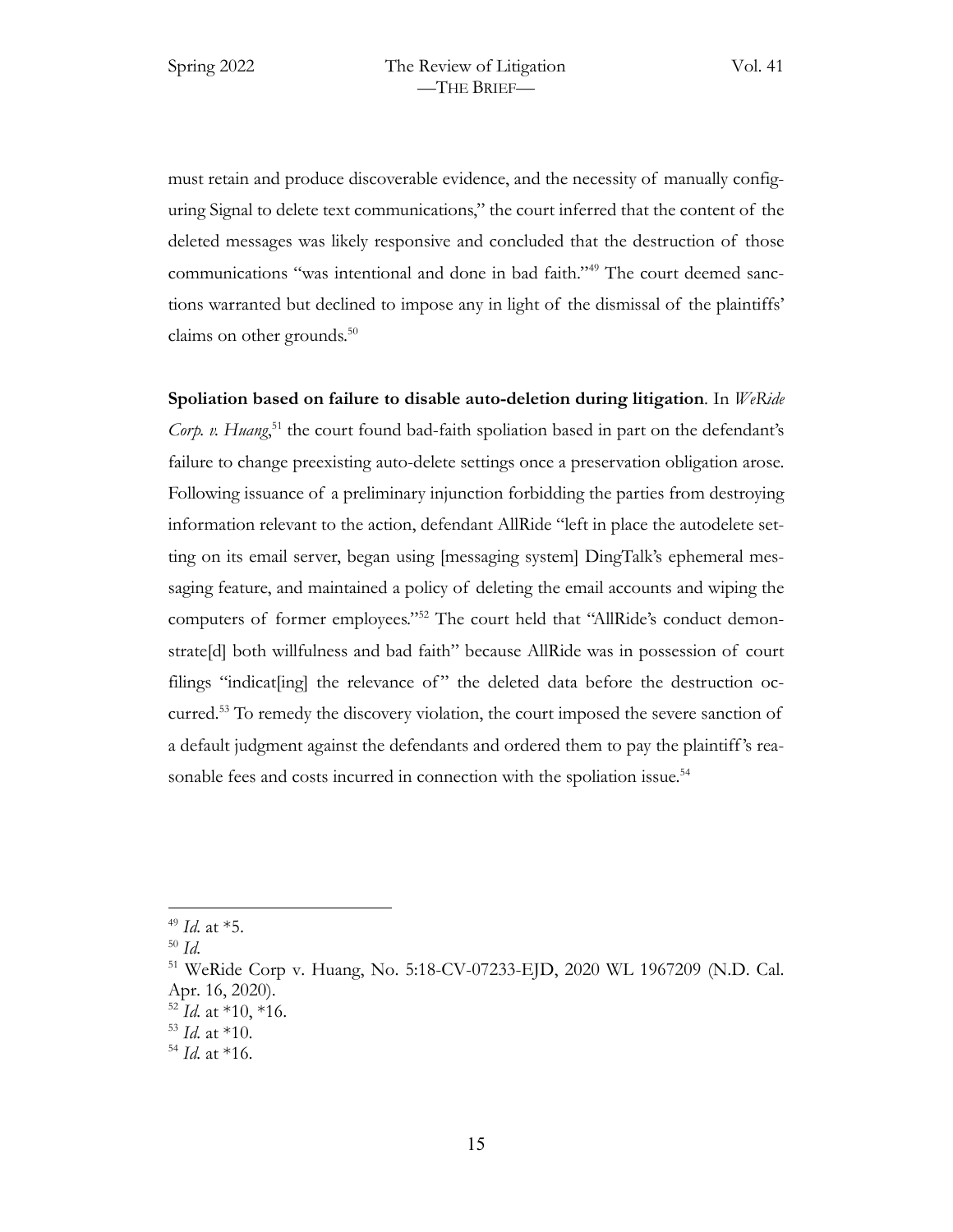**Use of ephemeral messaging to explain evidentiary gaps**. In addition, at least one court has held that a party's use of ephemeral messaging may be relevant and admissible to account for gaps in the evidence at trial. In *Waymo v. Uber Technologies, Inc.*, 55 following a protracted dispute regarding alleged discovery abuses, the court permitted the plaintiffs to introduce the defendant's "use of ephemeral messaging . . . to explain gaps in [the plaintiff 's] proof that [the defendant] misappropriated trade secrets or to supply proof that is part of the *res gestae* of the case."56 Although the court also held that the plaintiff had "considerable ground[s]" supporting its contention that the defendant had violated Federal Rule of Civil Procedure  $37(e)(2)$ , the court reserved decision on whether to issue an adverse inference instruction pending the presentation of evidence at trial.<sup>57</sup>

All of the outcomes described above were heavily dependent on the facts of the particular cases and do not provide a precise roadmap for future rulings. However, these cases provide relevant data points that companies should bear in mind when crafting rules and policies to govern the use of ephemeral messaging, particularly in the context of a litigation-based preservation obligation.

**Open questions**. The existing case law also leaves open questions that could be material to the design of digital messaging policies. For example, once a party reasonably anticipates litigation, does the deletion of relevant ephemeral messages constitute per se improper spoliation, even in the absence of a discovery request, an injunction against destruction, or any evidence of bad faith? Stated differently, are parties obligated to stop using ephemeral messaging systems (or at least to disable auto-deletion in those systems) once a preservation obligation arises if ongoing communication

<sup>55</sup> Waymo L.L.C. v. Uber Tech., Inc., No. C 17-00939 WHA, 2018 WL 646701 (N.D. Cal. Jan. 29, 2018).

<sup>56</sup> *Id.* at \*3.

<sup>57</sup> *Id.* at \*18.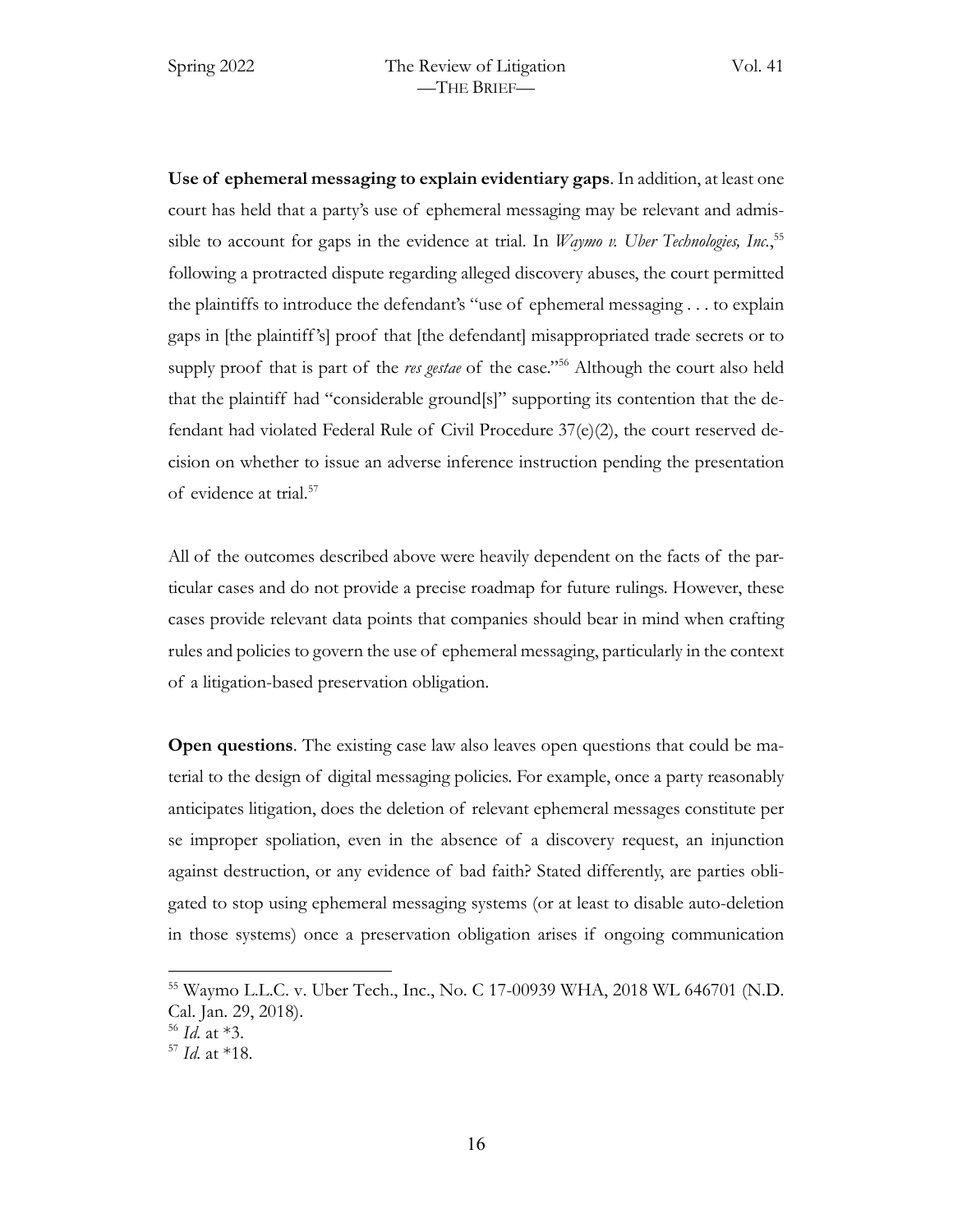could be relevant to litigation? Cases like *Convolve*, *Herzig*, and *WeRide*, as well as the 2006 Advisory Committee note to Rule 37, suggest that the answer may be yes. However, companies could have arguments against such a blanket rule. For example, if a business uses ephemeral messaging for highly sensitive communications requiring strong security measures, and altering that system would be complicated and costly, the company might contend that such alteration falls outside the reasonable scope of its preservation obligations. It is also possible that courts will consider the likely importance of ephemeral communications to a given case in determining whether to require preservation of such communications (or deem their deletion improper). Any such determinations would be context-specific.

Another apparently open question is whether a party's use of ephemeral messaging in the regular course of business—*before* any preservation obligation arises—is admissible to explain evidentiary gaps. Such a rule arguably would go beyond the holding in *Waymo*, where evidence of the defendant's use of ephemeral messaging *while under a preservation obligation* was deemed admissible to "explain gaps in [the plaintiff's] proof" (and where the court concluded that the defendant may also have violated Rule  $37(e)(2)$ ).<sup>58</sup>

# **3. Preservation in the Regulatory Context**

In recent years, government authorities have also increasingly focused on preservation issues specific to ephemeral messaging. Both the Department of Justice (DOJ) and the SEC have issued guidance in this area. Although neither agency has stated that it views ephemeral messaging systems as categorically improper, the guidance reflects skepticism that such systems are compatible with record-keeping and preservation obligations in some circumstances.

<sup>58</sup> *Id.*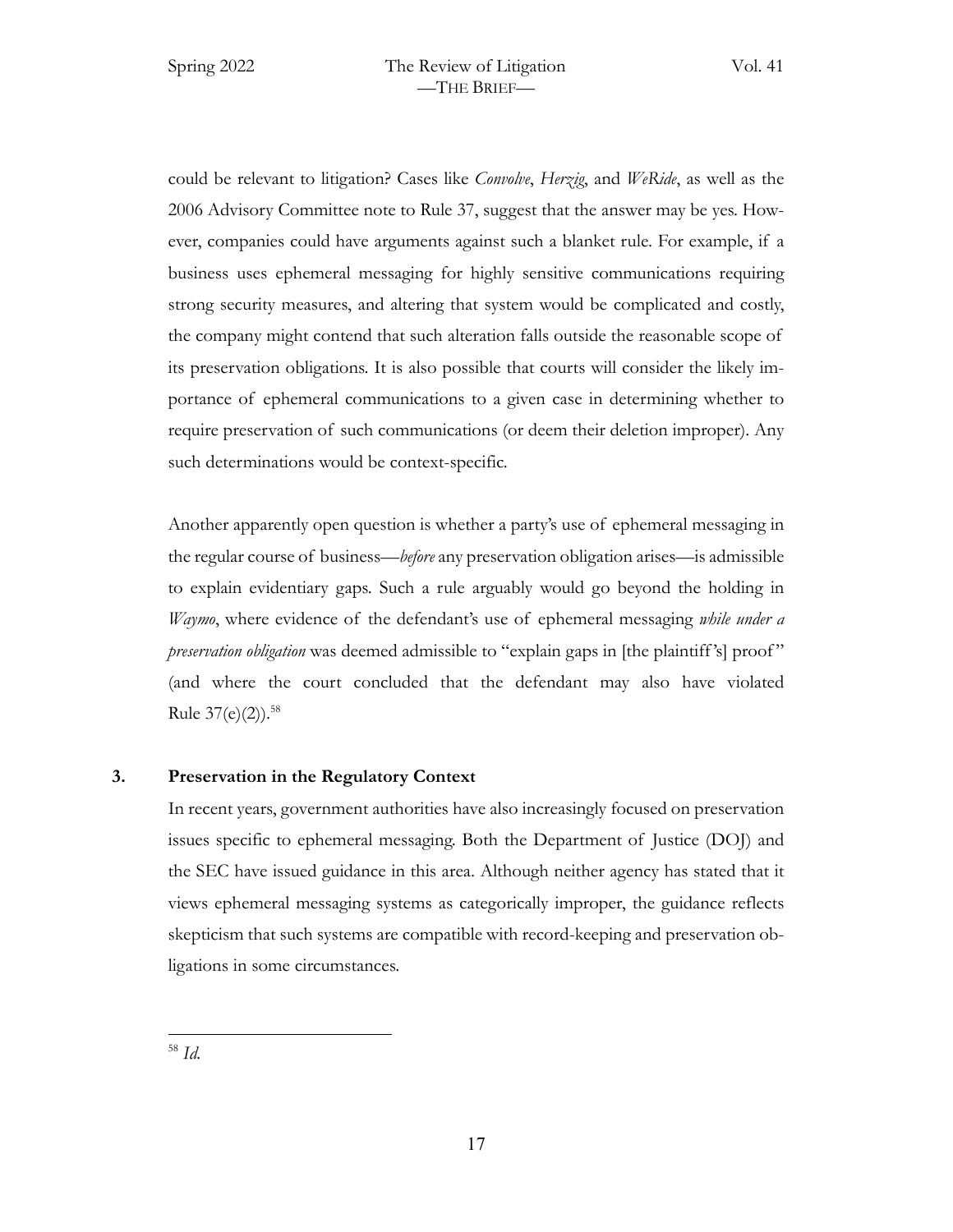The DOJ first published guidance on the use of ephemeral messaging in an update to its FCPA Corporate Enforcement Policy in November 2017. The update provided that in order to obtain full credit for remediating criminal wrongdoing, companies must prohibit employees from using software that generates but does not appropriately retain business records or communications.<sup>59</sup> In March 2019, however, the DOJ revised that policy to require instead that companies "implement[] appropriate guidance and controls on the use of personal communications and ephemeral messaging platforms that undermine the company's ability to appropriately retain business records or communications or otherwise comply with the company's document retention policies or legal obligations."60

This revision suggests that the DOJ does not view ephemeral messaging as categorically impermissible from a document-preservation standpoint. However, the guidance also makes clear that use of such messaging must be consistent with users' retention obligations. That stance suggests that the DOJ may expect companies to take steps to preserve otherwise ephemeral communications—for example, by disabling auto-delete functionality—when under a preservation obligation. It is also possible that the DOJ will favor more aggressive investigative and discovery tactics when the subject of an investigation uses ephemeral messaging systems.<sup>61</sup>

The SEC has adopted an arguably stricter stance than the DOJ in guidance regarding ephemeral messaging. In particular, a "risk alert" published in December 2018 by the

<sup>&</sup>lt;sup>59</sup> U.S. DEP'T JUSTICE, U.S. ATT'Y'S MANUAL  $\S$  9-47.120 (2017), https:// www.justice.gov/criminal-fraud/file/838416/download.

<sup>60</sup> U.S. DEP'T JUSTICE, U.S. ATT'Y'S MANUAL § 9-47.120(3)(c) (2019).

<sup>61</sup> *Cf.* United States v. Bradley, 488 F. App'x 99, 104 (6th Cir. 2012) (affirming conclusion that warrantless seizure of computer was constitutional and noting that "the governmental interest in protecting evidence from destruction is particularly high where digital evidence is involved, because such evidence is inherently ephemeral and easily destructible").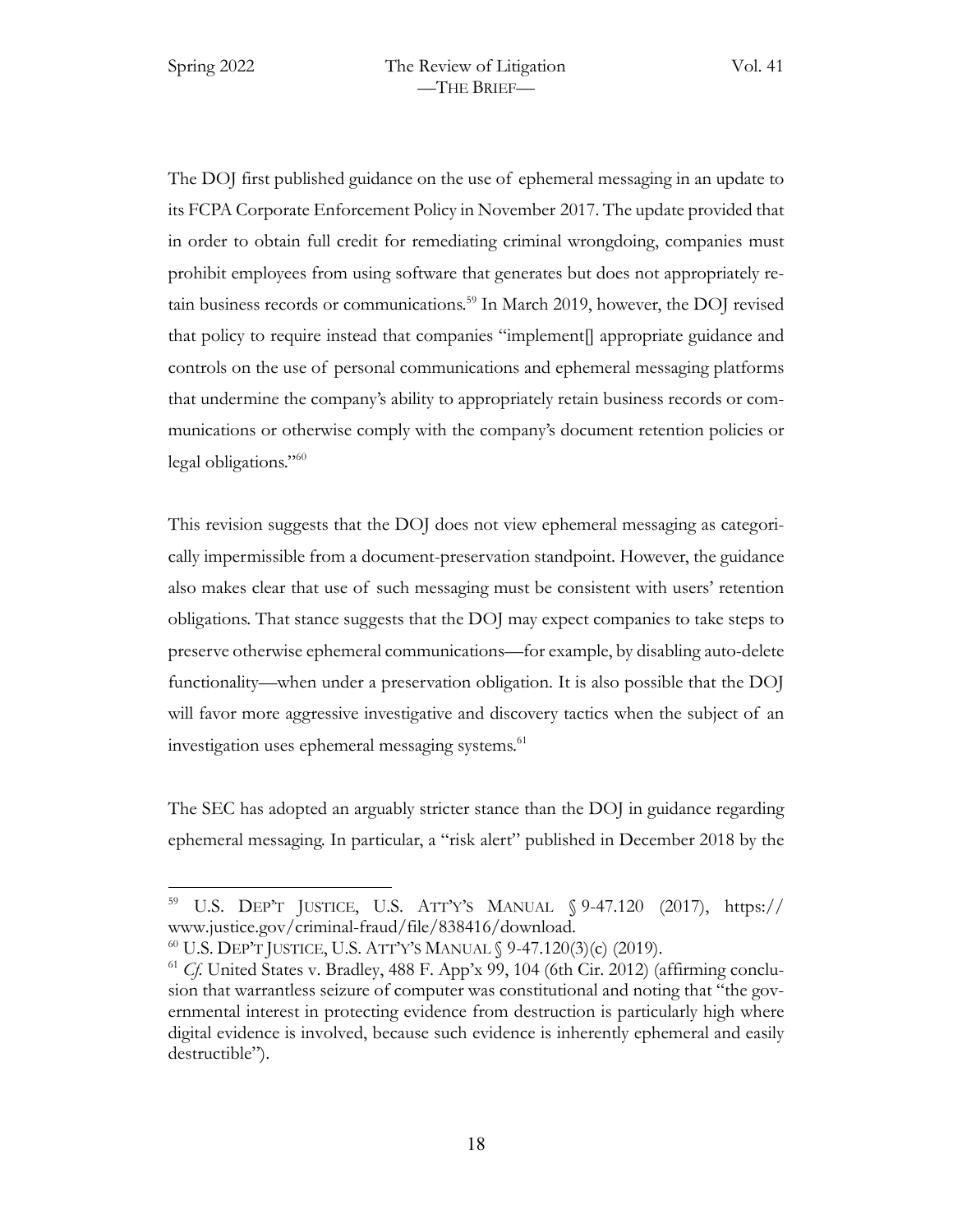SEC's Office of Compliance Inspections and Examinations (OCIE) suggests that OCIE considers the use of ephemeral messaging to be generally problematic.<sup>62</sup>

The 2018 alert documents OCIE's observations from an examination of electronic messaging systems used by registered investment advisers. The alert notes that "changes in the way mobile and personally owned devices are used pose challenges for advisers in meeting their obligations" pursuant to record-keeping and other regulations under the Investment Advisers Act of 1940.<sup>63</sup> Among a set of exemplary practices that "may assist advisers in meeting" those obligations, OCIE included the following: "Specifically prohibiting business use of apps and other technologies that can be readily misused by allowing an employee to send messages or otherwise communicate anonymously, allowing for automatic destruction of messages, or prohibiting thirdparty viewing or back-up."64 OCIE stated further that, although its examination was limited to investment advisers, "other types of regulated financial services entities may face similar challenges with new communication tools and methods."65

In October 2021, Gurbir Grewal, the Director of the SEC's Enforcement Division, provided additional, enforcement-specific guidance in remarks at the Practicing Law Institute's "The SEC Speaks" conference. Mr. Grewal stated that if the Enforcement Division were to:

 $62$  OFFICE OF COMPLIANCE INSPECTIONS AND EXAMINATIONS, U.S. SEC. & EXCH. COMM'N, OBSERVATIONS FROM INVESTMENT ADVISER EXAMINATIONS RELATING TO ELECTRONIC MESSAGING (2018), https://www.sec.gov/files/OCIE%20Risk %20Alert%20-%20Electronic%20Messaging.pdf.

<sup>63</sup> *Id.* at 2.

<sup>64</sup> *Id.* at 3.

<sup>65</sup> *Id.* at 5.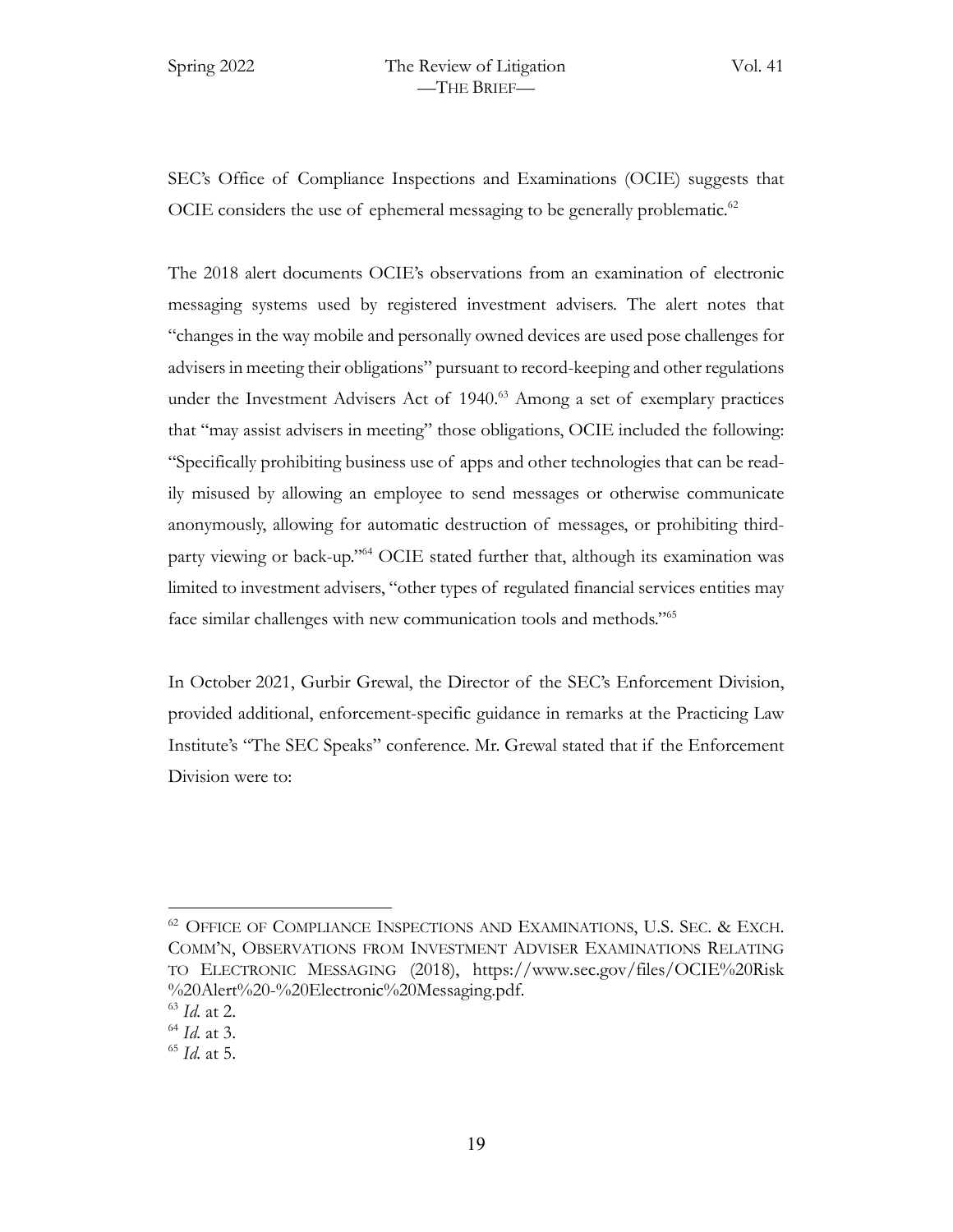learn that, while litigation is anticipated or pending, corporations or individuals have not followed the rules and maintained required communications, have ignored subpoenas or litigation hold notices, or have deliberately used the sort of ephemeral technology that allows messages to disappear, *we may well conclude that spoliation of evidence has occurred* and ask the court for adverse inferences or other appropriate relief.<sup>66</sup>

Enforcement authorities' guidance will be important to consider in the development of control frameworks governing the use of ephemeral messaging systems. For example, regulated entities might assess (i) whether an ephemeral messaging system would permit the entity to disable the automatic deletion function on demand and (ii) whether the company has processes and procedures in place that would facilitate prompt assessment of whether to take that step when a potential preservation obligation arises.

### **B. Use of Personal Devices**

Another critical retention and collection issue relating to New Digital Messaging Systems is the proliferation of BYOD ("Bring Your Own Device") arrangements, in which employees use personal devices for business communications. BYOD offers convenience and efficiency but also poses security and preservation issues for employers by (among other things) increasing the risk that employees will conduct work-related communications using unapproved New Digital Messaging Systems. Absent effective control over the systems used by employees on BYOD devices, an employer risks failing to preserve communications that could be subject to document-retention

<sup>66</sup> Gurbir Grewal, *Remarks at SEC Speaks 2021,* U.S. SEC. & EXCH. COMM'N (Oct. 13, 2021) (emphasis added), https://www.sec.gov/news/speech/grewal-sec-speaks-101321.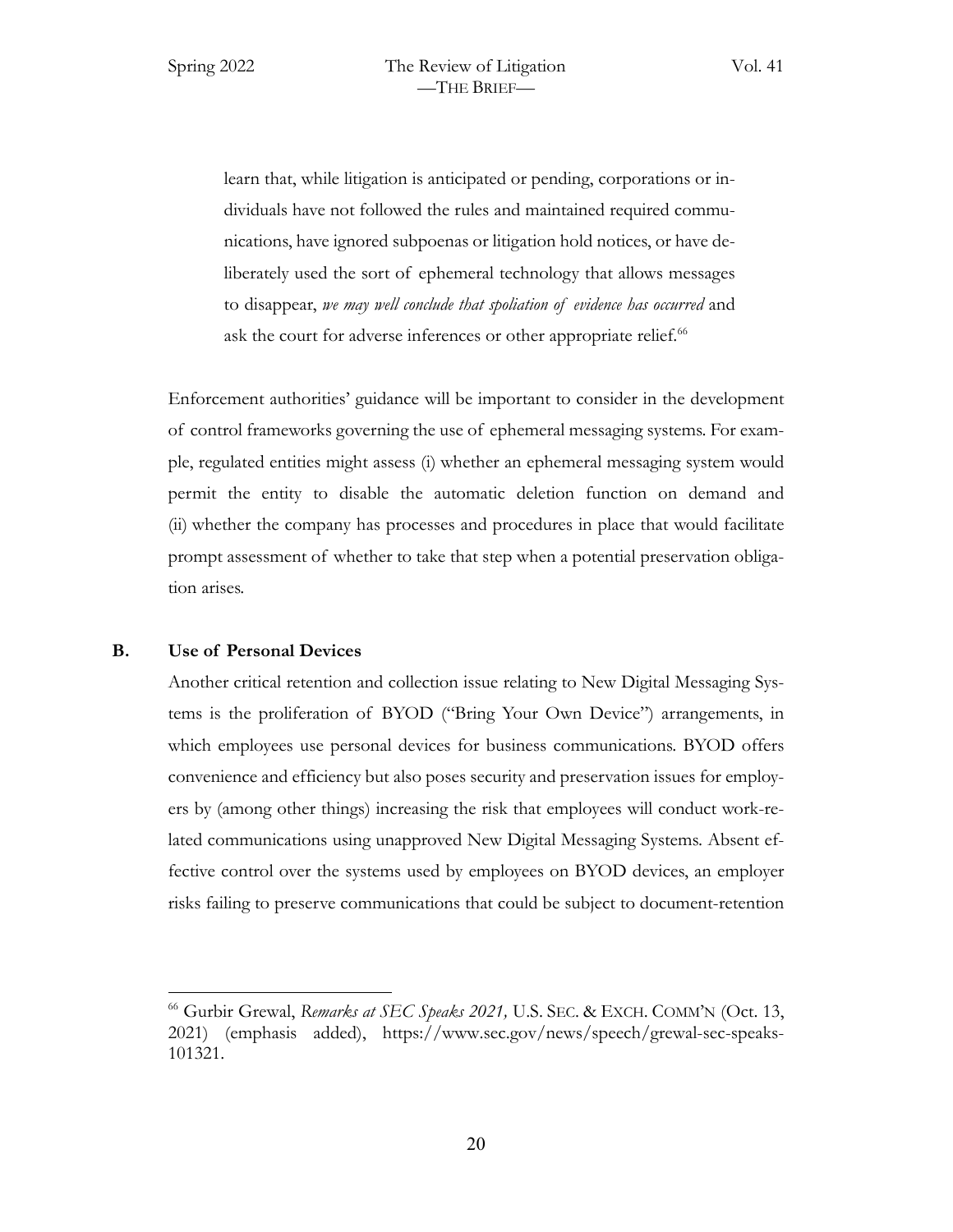obligations. Further, where data is preserved, collection from employees' personal devices in connection with litigation or regulatory investigations may raise privacy issues.

As with the other issues discussed in this article, a company's approach to addressing these challenges will depend on its particular circumstances. Potentially applicable compliance measures could include:

- Clearly delineating which messaging systems or apps employees may use on their personal devices for business purposes.
- Ensuring that permitted systems are linked to the company's systems so that the company can control message retention settings.
- Requiring employees to implement specified security features and to permit the company to alter the device remotely (for example, by wiping data if the device is lost or stolen).
- Establishing controls to deter the use of unapproved messaging systems, including, for example, employee certifications of compliance with communication policies.
- Negotiating the terms of potential data collection from BYOD devices at the outset of employment.

Recent enforcement activity has underscored the imperative for companies to establish effective BYOD compliance programs. In December 2021, the SEC and the Commodity Futures Trading Commission (CFTC) instituted proceedings against a major financial institution under the Securities Exchange Act and the Commodities Exchange Act, respectively, based on the bank's alleged failure to preserve text and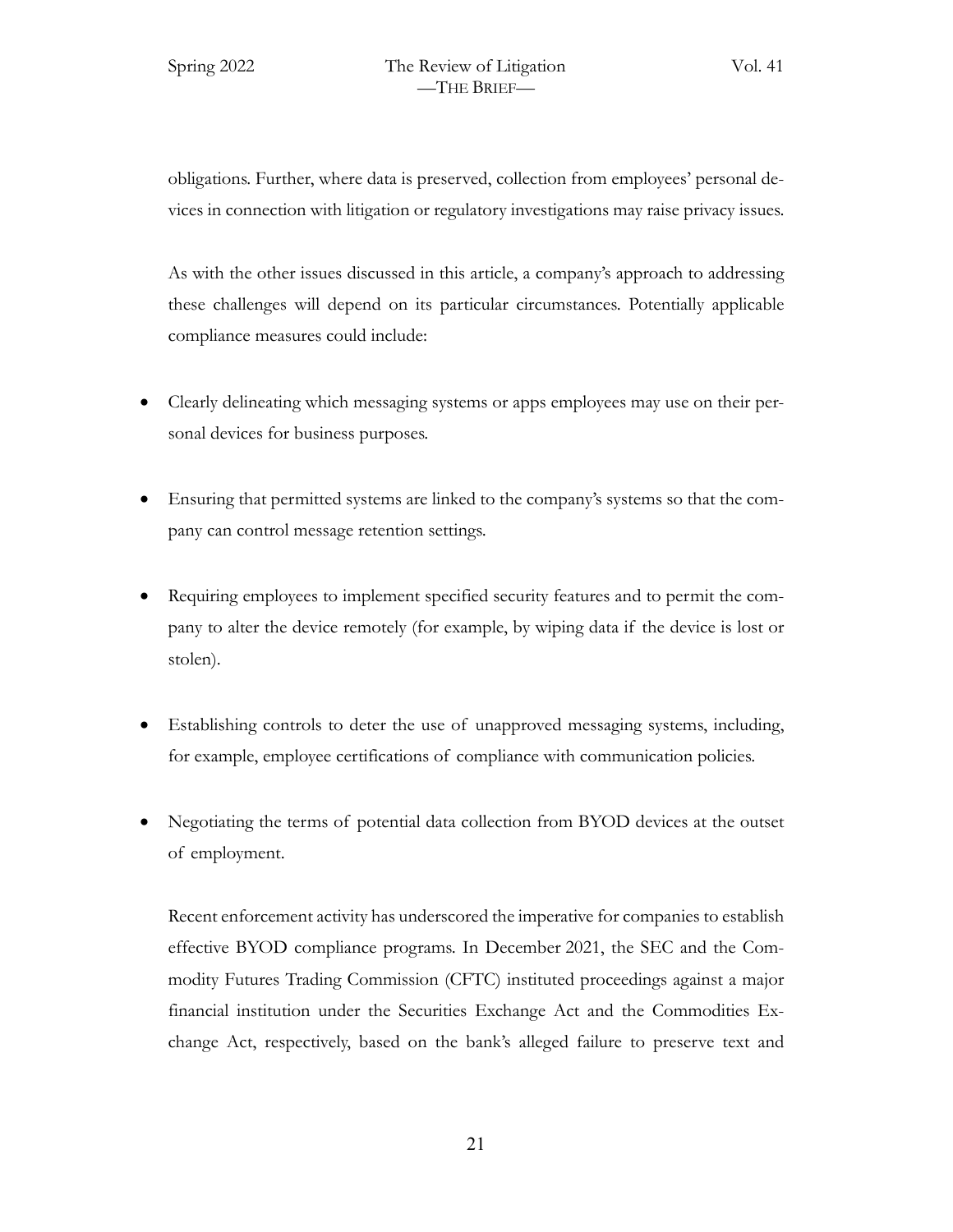WhatsApp communications exchanged by employees using their personal mobile devices. Both agencies alleged that at least some of the deleted communications were relevant to ongoing enforcement matters. The institution agreed to pay fines totaling  $$200$  million to resolve the record-keeping actions.<sup>67</sup>

This proceeding appears to have been part of a broader probe. In the first quarter of 2022, three other financial institutions disclosed investigations by the SEC and/or the CFTC related to employees' use of unapproved electronic messaging channels for business communications.<sup>68</sup> Regulated entities should continue to monitor these investigations, which could precipitate the publication of agency findings or guidance relevant to the development of BYOD policies.

# **V. Collection and Production**

Adoption of New Digital Messaging Systems will also likely impact the collection and production of electronic communications. Parties may need to develop new collection techniques for these systems, and the burden of producing certain forms of digital messages will likely lead to litigation.

**Channel- and chat-based document collection**. The widespread adoption of chatbased messaging platforms like Slack could change the framework for collecting and searching electronic communications in litigation. In the email era, document discovery has typically been premised on the identification of relevant document custodians and the negotiation of parameters to search those custodians' records. This approach

<sup>67</sup> *See* J.P. Morgan Sec. L.L.C., Exchange Act Release No. 34-93807, 2021 WL 5986789 (Dec. 17, 2021); *In re* JPMorgan Chase Bank, CFTC No. 22-07, 2021 WL 6098347 (Dec. 17, 2021).

<sup>68</sup> Goldman Sachs Grp. Inc., Annual Report (Form 10-K) 217 (2021); HSBC USA Inc., Annual Report (Form 10-K) 203 (2021); Citigroup Inc., Annual Report (Form 10-K) 300 (2021).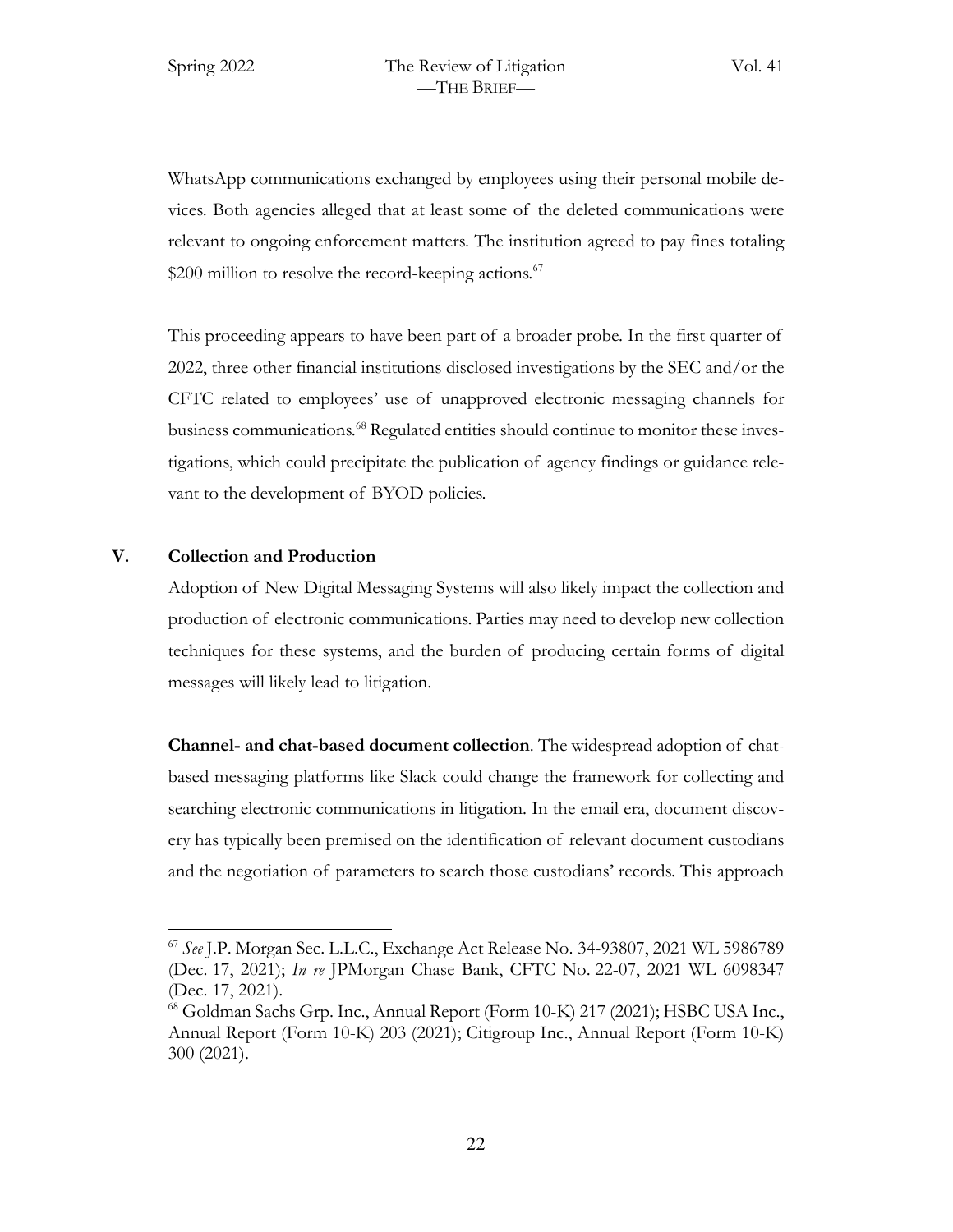is well-suited to email discovery because email providers typically store email in accounts specific to individual users. Further, email exchanges are typically time-limited and focused on specific issues. Applying topical search terms to a custodian's email within a specified date range thus normally allows parties to identify relevant communications with reasonable precision.

By contrast, conversations on the Slack platform occur in channels, which remain open indefinitely once created and function essentially as chat rooms for ongoing communication (users can also send each other direct messages). Channels exist within broader "workspaces," which often include all of a corporate user's employees. Each channel can be either public (*i.e.*, open to all individuals in the workspace) or private (*i.e.*, open only to users invited to join). As a result of this organizational structure, Slack channels may contain tens or hundreds of thousands of messages, making them potentially cumbersome to collect. Further, a standard export of data from Slack is organized by channel—not by a particular individual's communications.<sup>69</sup>

In addition, the Slack platform contains multiple apps and is capable of integration with outside data sources. For example, a user could upload an external database to a channel or integrate Google Drive into the Slack messaging system.<sup>70</sup>

In light of these features, e-discovery of Slack data is not as simple as selecting relevant custodians and collecting their electronic accounts. Instead, companies will need to work with counsel to craft new search methods designed to retrieve responsive data as precisely as possible and address any external data sources integrated into the messages selected for collection.

<sup>69</sup> *The Lawyer's Guide to Discovery and Investigations in Slack*, LOGIKCULL ch. 3, https://www.logikcull.com/slack (last visited Mar. 5, 2022). <sup>70</sup> *Id.* ch. 2–3.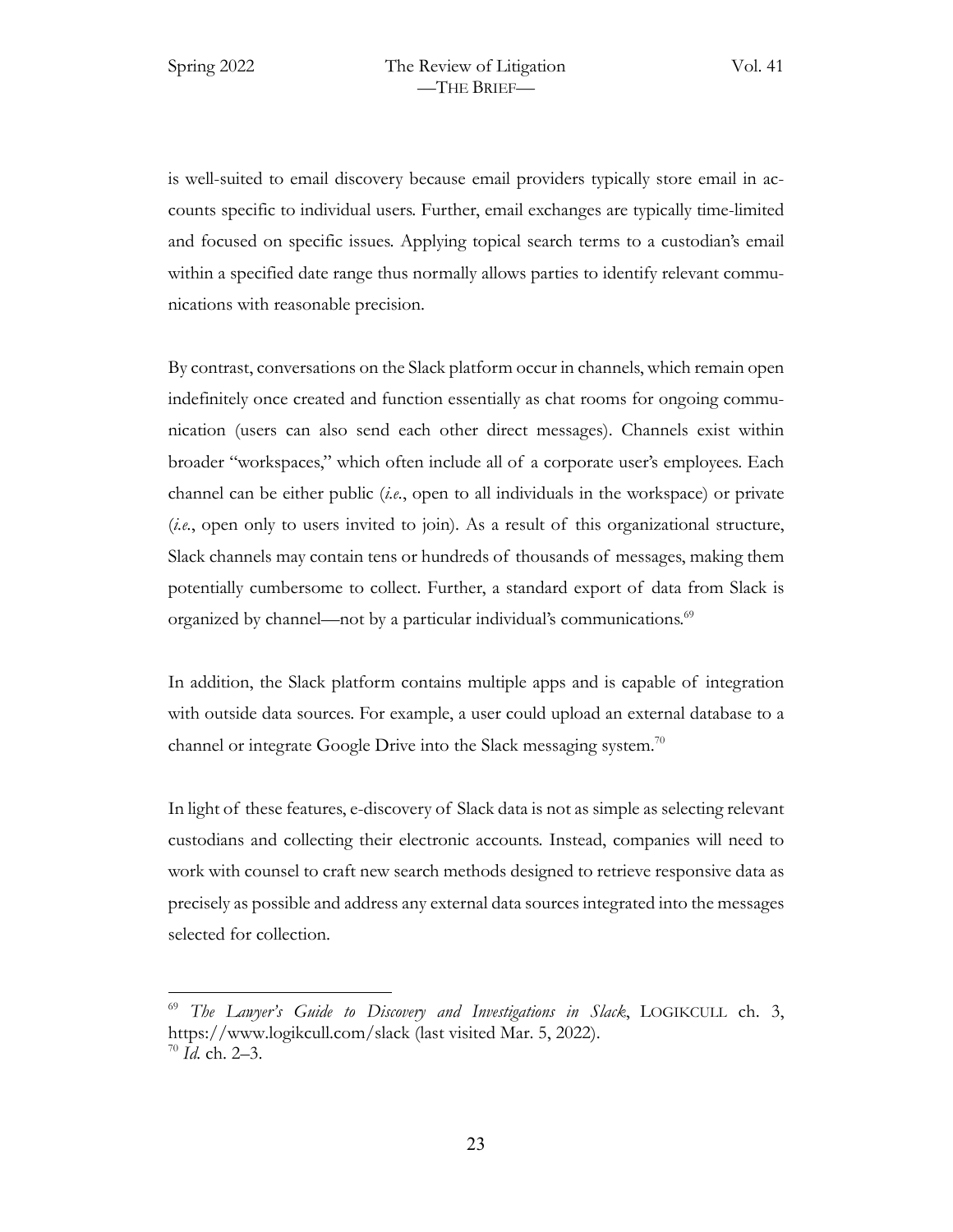**Collection of records held by individual employees or technology providers**. New Digital Messaging Systems may also expand the universe of locations where relevant documents are stored. When workplace electronic communication was limited principally to the exchange of emails using company-provided accounts, collection was correspondingly limited to the email (and other electronic documents) stored on a company's servers or employees' company-issued devices. As noted above, however, given the prevalence of BYOD arrangements, many employees now use New Digital Messaging Systems on their personal devices, sometimes using personal accounts. Any such additional sources of business communications may need to be accounted for in conducting data collection in litigation.

In addition, in some cases, data subject to discovery requests may be housed with the technology provider rather than the user. For example, under certain Slack service plans, private-channel and direct messages remain in Slack's possession and cannot be collected by the plan holder. That retention approach has been held to preclude discovery of such messages from plan holders.<sup>71</sup> However, other recent authority suggests that parties may be able to seek non-party discovery from platform providers to obtain records to which plan holders lack access.72

<sup>71</sup> *See* Laub v. Horbaczewski, No. CV 17-6210-JAK (KSx), 2020 WL 7978227, at \*4 (C.D. Cal. Nov. 17, 2020) (denying discovery of private-channel Slack messages because they were "housed at Slack.com and, therefore, [respondent] did not have possession, custody, and control over them"); Calendar Research L.L.C. v. StubHub, Inc*.*, No. CV 17-4062 SVW (SSx), 2019 WL 1581406, at \*4 (C.D. Cal. Mar. 14, 2019) (explaining that Slack had "informed Defendants that it would not allow full corporate export of the entire account without the consent of all parties who used the account"). <sup>72</sup> *See* Facebook, Inc. v. Pepe, 241 A.3d 248, 254–56 (D.C. 2020) (ordering Facebook to respond to subpoena served by defendant in criminal case seeking copies of Instagram messages that were no longer preserved on his account); *see also Snap Inc. Law Enforcement Guide* (Sept. 29, 2020), https://storage.googleapis.com/snap-inc /privacy/lawenforcement.pdf (explaining that SnapChat owner Snap Inc. can create, at the request of law enforcement, "preservations" of data deleted from users' devices,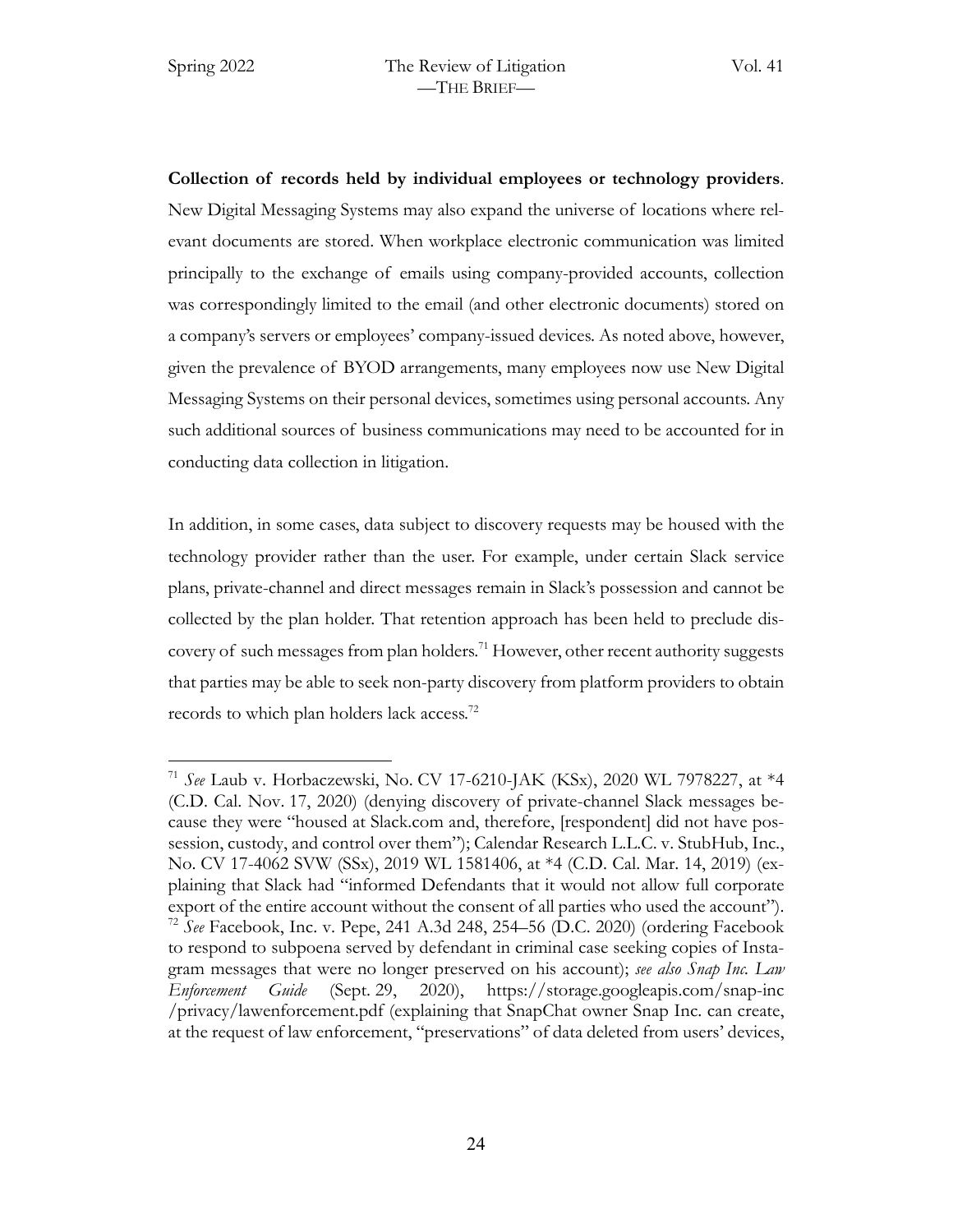**Burden of production**. Given the volume of communications exchanged using New Digital Messaging Systems and the collection issues described above, producing parties may be in a position to contend that wide-ranging discovery of such communications is unduly burdensome. Federal courts have begun to address this question under the prevailing proportionality standard codified in Rule 26, with mixed results.

In *Benebone v. Pet Qwerks, Inc.*,<sup>73</sup> for example, the court determined following an evidentiary hearing that "requiring review and production of Slack messages by [plaintiff] is generally comparable to requiring search and production of emails and is not unduly burdensome or disproportional to the needs of this case—if the requests and searches are appropriately limited and focused."74 The court noted, however, that its conclusion was based in part on the plaintiff 's failure to proffer any "witness or declarant on the e-discovery issues."75

By contrast, in *Milbeck v. TrueCar*, Inc.,<sup>76</sup> the court denied discovery of the defendant's Slack data, despite its conceded relevance, on the ground that such discovery could not be completed under the governing case schedule "given all of the other discovery that is also relevant."<sup>77</sup> The court reasoned that the defendant had shown that "[c]onversion and processing of the Slack data—which is necessary before any information can be extracted or any particular channel identified— will likely take at least six weeks

including "basic subscriber information, metadata (usage logs) and content (Chats, Snaps, Stories, and Memories)").

<sup>73</sup> Benebone L.L.C. v. Pet Qwerks, Inc., No. 8:20-cv-00850-AB-AFMx, 2021 WL 831025 (C.D. Cal. Feb. 18, 2021).

 $^{74}$  *Id.* at \*3.

<sup>75</sup> *Id.*

<sup>76</sup> Milbeck v. TrueCar, Inc., No. CV 18-02612-SVW (AGRx), 2019 WL 4570017 (C.D. Cal. May 2, 2019).

<sup>77</sup> *Id.* at \*3.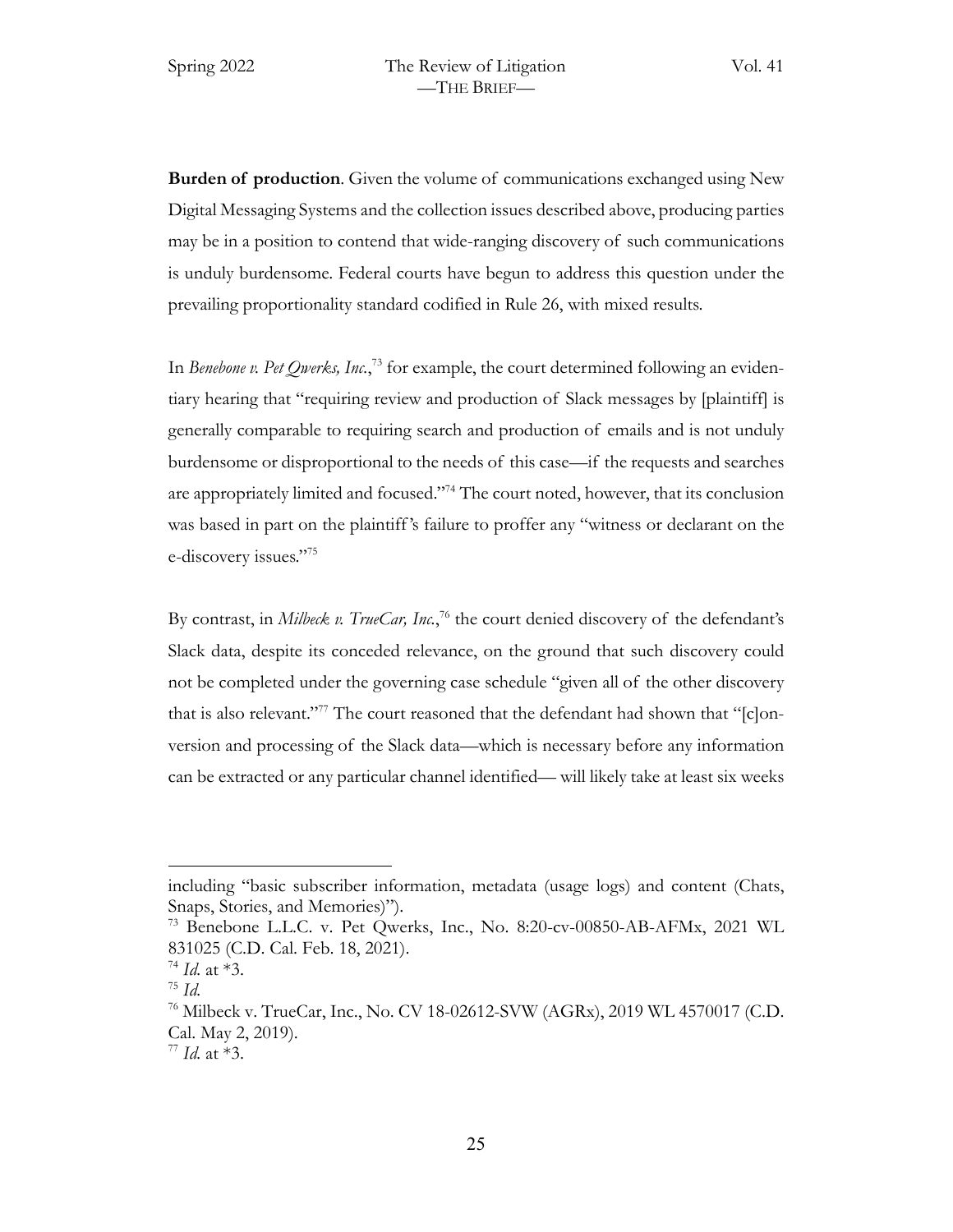and perhaps up to eight weeks," and that "manual review will be necessary to identify the start and end of relevant conversations."78

Parties should expect further litigation regarding these burden questions in the coming months and years. As with other e-discovery issues, results are likely to be highly context-specific.

### **VI. Privilege and Confidentiality**

Use of New Digital Messaging Systems also may give rise to unique privilege and confidentiality issues in the discovery context. Two examples are described below.

**Potential disclosure of privileged information**. Chat- or channel-based digital communication may raise issues concerning the protection of privileged information. For example, Slack users may invite third parties to join channels, including existing channels that contain otherwise internal communications.79 If a third party joins a channel in which a privileged communication previously occurred—potentially days, weeks, or months earlier—then the company could risk an inadvertent privilege waiver. Although email forwarding poses a similar concern, the risk is arguably more pronounced in the context of conversation channels that remain open indefinitely and address a broad range of topics. One method of managing this risk could be to require employees, including internal counsel, to use private channels or direct messages to seek and provide legal advice.

<sup>&</sup>lt;sup>78</sup> *Id.* (denying motion to compel without prejudice to renewal in the event of a continuance of the trial date).

<sup>79</sup> *See Using Slack*, SLACK.COM, https://slack.com/help/articles/360017938993-Whatis-a-channel (last visited Mar. 5, 2022).